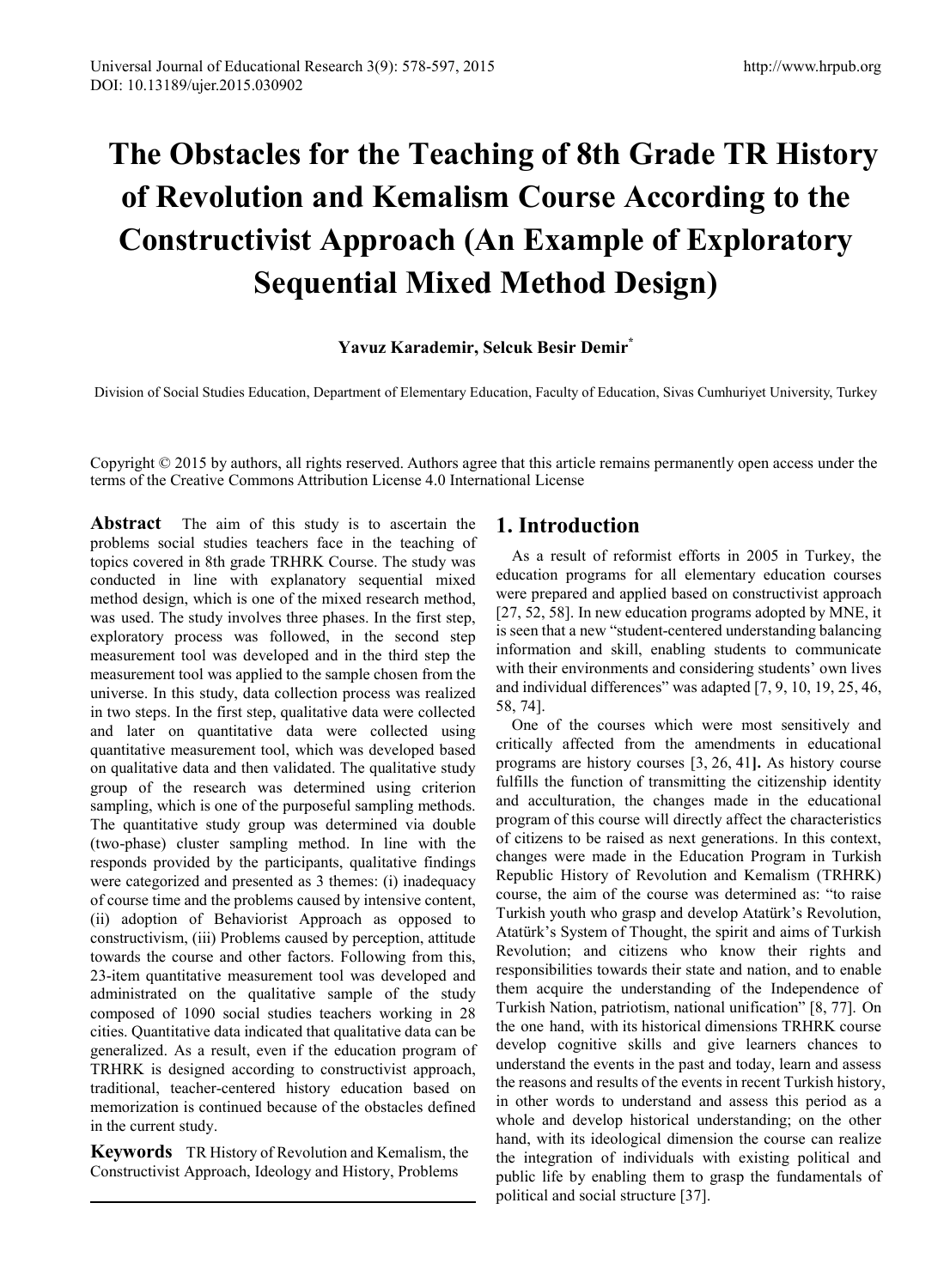As defined above, examination of the problems social studies teachers face in a course which has an important mission and objectives is important. In this context, studies were carried out on various aspects of 8<sup>th</sup> Grade TRHRK course. For example, in a study by Camkıran [15], teachers expressed their discomfort with the inadequacy of information in textbooks; Adalar [2] concluded that physical conditions made it difficult to reach the attainments in the education program. In other studies, it was determined that social studies teachers face various problems related to the social and physical conditions of the environments of the schools, the inadequacy of the sources in the education environment, administrators, teachers, students and parents and these problems were all related to each other. They also found that there was not enough time to over the syllabus; therefore, some activities in the constructivist approach could not be applied [2, 8, 24]. The studies in the literature carried out quantitative studies which do not examine the causes of the problems in depth. When the developments with regard to these courses are considered together with these studies, it is seen that the syllabus was arranged according to constructivist approach and weekly hour of the TRHRK course was increased from 2 to 3 as of 2008-2009 educational year. As of 2010 and 2011 educational year, the topics in recent period were added and the weekly hours of the course was decreased from 3 to 2.

In the face of the changes in education program as of 2005 and the deficiencies emphasized in education program, the problems social studies teachers face in TRHRK course are to be examined in detail and determined. Especially, the matters that obstruct the application of constructivism on which the program is based are to be determined.

Following from here, the aim of this study is to determine the problems social studies teachers encounter in the teaching of TRHRK course and to examine the reasons of these problems in depth, to convert the results obtained with qualitative research method into a quantitative measurement tool and in turn to determine if these problems can be generalized to the universe of social studies teachers in Turkey. For these reasons, this study is significant in that it determines the situations with regard to the problems encountered and create a perspective for the future.

# **2. Method**

# **2.1. The Design of the Study**

This study was carried out in line with mixed method approaches. In the study, "exploratory sequential method",

which is one of the mixed method designs, was used. Exploratory sequential method is a design in which the researcher starts with exploring qualitative data and then uses these findings in quantitative research stage [20**]**. In exploratory sequential mixed method design as in explanatory sequential mixed method, the second data base is founded upon findings of in initial data base. The aim of exploratory sequential mixed method is to develop better methods for measurement for a specific universe and to see whether data obtained from a few individuals (in the qualitative dimension) can be generalized to the universe [20]. The study has three stages. In the first stage is exploratory stage, in the second stage the measurement tool was developed and in the third stage the measurement tool was applied on the sample from the universe.

# **2.2. Process**

In this study, data was collected in two stages. In the first stage qualitative data were collected and later on a quantitative measurement tool was designed based on qualitative data and quantitative data were collected with this quantitative measurement tool for which necessary validation analyses were made. The qualitative data obtained in the first stage was used to develop a measurement tool with good psychometric characteristics. The researcher analyzed two databases separately and the findings obtained from qualitative database were used to make quantitative measurements.

During the study, sequential timing was followed and the collection and analysis of qualitative data was prioritized. Based on the results explored, the researchers passed on the quantitative stage and preliminary results were tested to test or assess qualitative exploratory findings. The first stage of the study was carried out with a constructivist point of view and the second stage was carried out with post-positivist view and an interactive and sequential procedure with emphasis on qualitative data.

The researchers analyzed the two data bases separately and used the findings obtained from exploratory database to create quantitative measurements. The findings of the mixed method have been interpreted in the discussion section. First of all qualitative findings, the use of qualitative findings (development of a measurement tool, development of new quantitative measurements etc.) were reported and later on quantitative findings were reported. According to Morse [61], the research process can be symbolized as follows QUALITATIVE  $\rightarrow$ quantitative. The research process was designed according to Myers and Oetzel [62] and Creswell and Pablo-Clark [21] and presented in detail in Figure 1.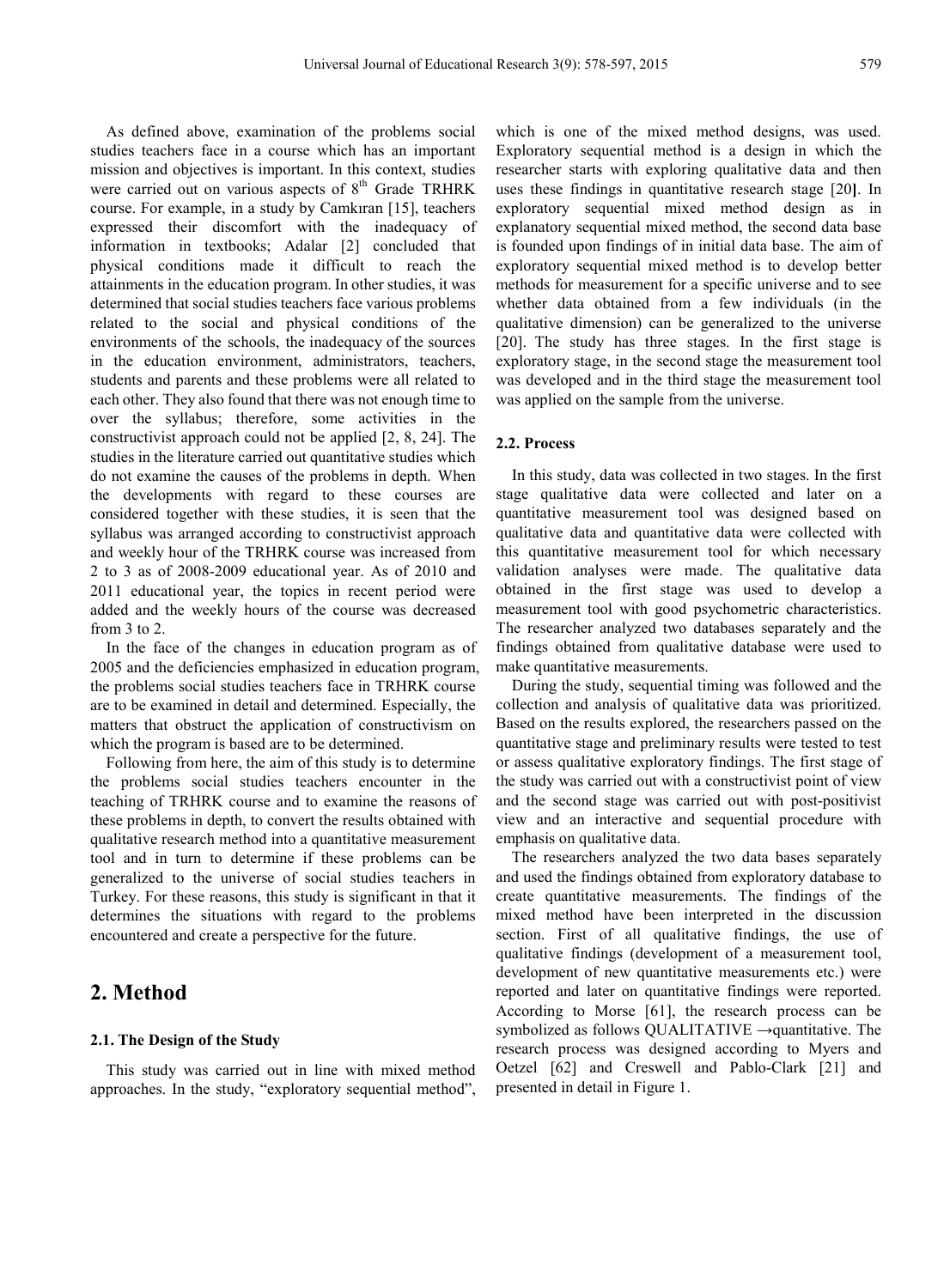

**Table 1.** Detailed Information about the Participants

| Nickname       | Gender | <b>Branch</b>  | <b>Department Graduated</b> | <b>Length of Service(Year)</b> | <b>Place of Duty</b>           |
|----------------|--------|----------------|-----------------------------|--------------------------------|--------------------------------|
| P <sub>1</sub> | Male   | Social studies | Social studies education    |                                | Town(Affiliated with a County) |
| P <sub>2</sub> | Female | Social studies | Social studies education    | 14                             | Town(Affiliated with a County) |
| P <sub>3</sub> | Male   | Social studies | Social studies education    |                                | City Center                    |
| P <sub>4</sub> | Female | Social studies | Social studies education    | 6                              | City Center                    |
| <b>P5</b>      | Male   | Social studies | Social studies education    |                                | County Seat                    |
| P6             | Female | Social studies | Social studies education    | 13                             | County Seat                    |

# **2.3. Qualitative Phase**

# 2.3.1. Participants

The focus group interview in the first phase of the study was made with social studies teachers in Sivas province. The study group is composed of 6 teachers (3 female and 3 male) working in state schools. The service lengths of the participants ranged between 6 to 14 years. To determine the study group, criteria sampling method, which is one of the purposeful sampling methods, [66] was used. While the study group was being determined according to criteria method, social studies teachers with at least 6 years of service length was chosen considering that they had

experienced the changes in education programs and in the course time. This was the essential criterion because 8th grade TRHRK was recharged and the weekly hour of the course was increased from 2 to 3 hours. As of 2010 and 2011 educational year, topics of the recent period were added but the number of the weekly hours of the course decreased from 3 to 2 hours. Accordingly, the participants were chosen from teachers who had been teaching TRHRK course before and after changes. In the study, the participants were informed about the study beforehand and volunteerism was adopted as participation criterion because of ethical concerns. The names of the participant teachers were not used and they were nick named from P1 to P6.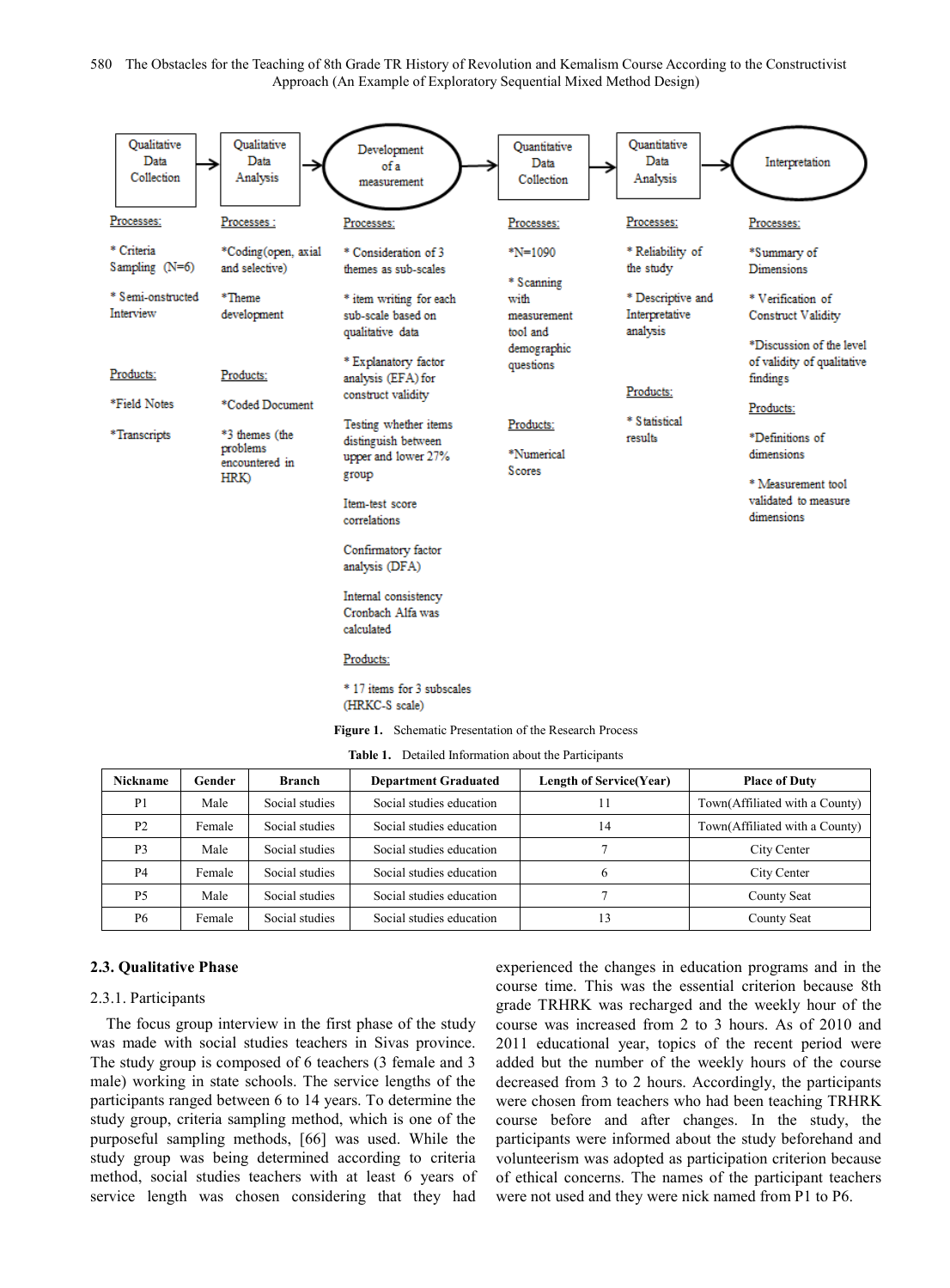#### 2.3.2. Qualitative Data Collection Tool

#### 2.3.2.1. Qualitative Phase

In this study, "Semi-structured Interview Form", which is one of the qualitative study methods, was used. Semi-structured interview technique seems to be a more suitable technique for research as it has certain level of standardization and flexibility as well [66, 89].

Before interview questions were prepared, the table showing "Units, Number of Attainments, Number of Hours and Rates", which has been recreated after the weekly hour of TRHRK course was decreased from 3 hours to 2 hours was examined carefully. The number of the course hours was decreased according to the Primary Aims of Turkish National Education and the Fundamental Turkish National Education Law no. 1739 and according to the decisions made by Board of Education and Discipline after 2008 and particularly the decision taken by the board on 20.07.2010 with decision no. 75. The studies in the literature on 8th Grade TRHRK course [2, 8, 15, 24, 58] were examined, and as a result of the examinations draft interview form was developed. The questions in the draft interview form were examined in detail by a faculty who is expert in qualitative research methods. In line with expert views, interview questions were reshaped.

The drafted interview form was piloted with two Social studies teachers who started working before 2008 and experienced the amendments made in the course to test the quality and adequacy of the questions in the interview form. The teachers who took part in the pilot application were not included in the qualitative study group. As a result of pilot application, it was determined that there was not any problem with the questions in the interview.

All questions in the interview form were put to the participants. Different questions were also asked to analyze answers in depth. In general, the participants were asked questions about the sufficiency of weekly hours of the course for the attainments in TRHRK course, about the methods and techniques used in TRHRK course, physical conditions, learning environment, students and parents of the students. Data with regard to the study were collected in a silent environment, which would not disturb the interviews. The interviews were made in January 2014. Interviews which last a total of 221 min 34 second were made. The participants

were given information about the aim of the study and they were ensured that personal information will be kept confidential.

#### 2.3.3. Interpretation of Qualitative Data Analysis

#### 2.3.3.1. Analysis of Qualitative Data

#### 2.3.3.1.1. Interview Transcriptions

All interviews made with the study group were recorded via voice recorder device. The data recorded were transformed into raw data as written texts via Microsoft Word processor and these transcriptions were presented to the participants one by one and it was confirmed that these texts comply with what they said.

#### 2.3.3.1.2. Data Coding

Before data were coded, the researchers read the transcriptions line by line. Meanwhile, important dimensions in the framework of the study were determined and the meaning of each dimension was described. The words and concepts used by the participants were used in coding as much as possible. However, when the words and concepts participants use were inadequate other concepts which were considered to express the relevant case or opinion, were determined as codes by the researchers. In data coding, line by line analysis method defined by Patton [66] was used. A word, word groups or a sentence was used as units for data analysis. In coding process, axial and selective coding techniques were used.

## 2.3.3.1.3. Interpretation Techniques

For the interpretation of interview data, inductive descriptive analysis, content analysis and constant comparison techniques were used [56, 60]. In descriptive analysis, direct quotations from the participants were used frequently to express the participants dramatically. In content analysis, data were divided into sections and these sections were examined and compared. Later on, important concepts were created from these sections and the codes that evoke the same concepts were brought together under a common category. In the final stage, meaning unity was achieved based on themes emerging from data. The relation between themes and data obtained is presented in Figure 2.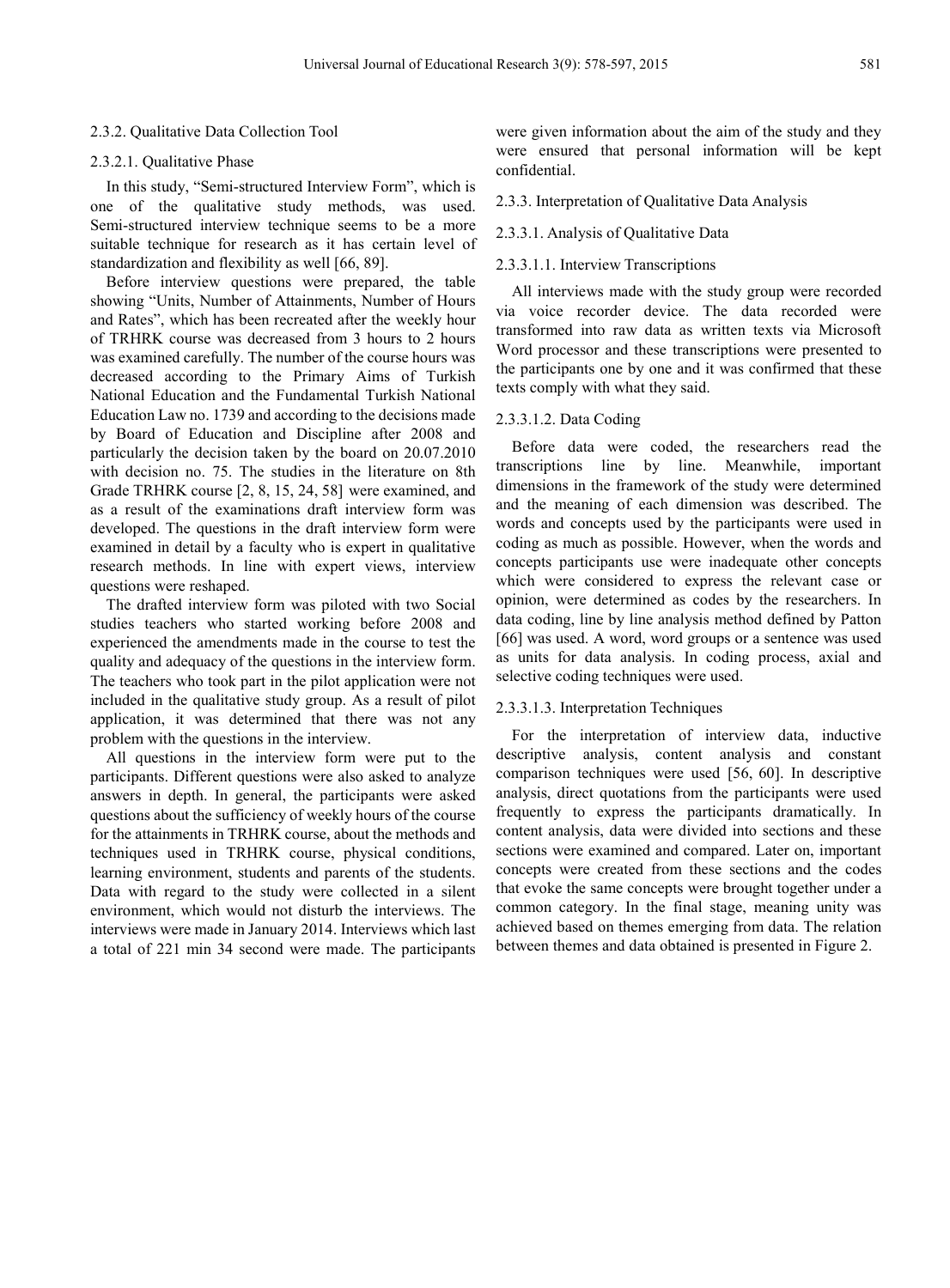

**Figure 2.** The Pattern Showing the Relation between themes and findings obtained

2.3.4. Credibility, Transferability, Consistency and Confirmability for Qualitative Dimension

## 2.3.4.1. Credibility

Validity is one of strengths of qualitative research and it is based on the determination of whether findings are accurate in the view of the reader, the participant and the researcher [22]. To increase the validity of the study, the studies by Adalar [2], Bingöl [8], Camkıran [15], Delen [24], MEB [58] were examined, conceptual framework with regard to the issue was developed and the interview form was developed. The interviews with the study group were transcribed and the transcriptions were examined by the participants for the verification of their accuracy.

## 2.3.4.2. Transferability

All the interviews with the study group were recorded with a voice recorder device. All the data obtained in the research process were assessed and coded one by one by the researchers and another faculty who has good command of qualitative research methods and overall agreement among all coders was achieved. Each process in the study is presented to the readers in details. Detailed descriptions are used in the reporting process so that they can visualize all components of the process. To this end, researchers are of the opinion that descriptive data can be transferred to the study groups in similar contexts. According to the researchers, results obtained in this study will be understood in the same or similar way. In this context, the findings of the study were summarized with a plain and clear-cut manner so that readers can visualize the research process and research medium.

# 2.3.4.3. Consistency

To increase the consistency of the study, all of the qualitative data were presented to the readers without any generalization. All the data obtained in the research process were evaluated and coded one by one by the researchers and another faculty who has good command of qualitative research methods and overall agreement among all coders was achieved. For the reliability calculation of all coding in the study, reliability formula proposed by Miles and Huberman [60] were used [Reliability = Agreement / (Agreement +Disagreement)]. In the coding, over 80% agreement was achieved for each question.

# 2.3.4.4. Confirmability

To ensure confirmability of the study, raw data, coding and patterns obtained in the process are stored by the researchers so that interested people can examine them.

## **2.4. Quantitative Phase**

Data collected in the qualitative phase, which is the first stage of the study, form a basis for the quantitative dimension. In this context, instead of comparing qualitative and quantitative data, answer for the following question was sought: "Can qualitative themes be generalized to the universe?"

#### 2.4.1. Quantitative Study Group

To determine the study group of the research two phase clustering method was used. Initially, the aim was to form a sample composed of Social studies teachers from all cities in Turkey. To this end, each of the seven geographical regions was considered as a cluster. Cities from each cluster were chosen randomly. Later on, equal numbers of teachers from each city was included in the sample by considering answer rates. With this aim in mind, the study group was composed of 1090 Social studies teachers from 28 cities who had at least work experience of more than five years. In line with the aim of the study, Social studies teachers from 7 geography regions were interviewed face to face. All social studies teachers who volunteered to fill in the quantitative data collection were included in the study. 31,2% of the teachers in the study group was female, 68,8% was male. The cities where the teachers in study group work are presented in Table 2.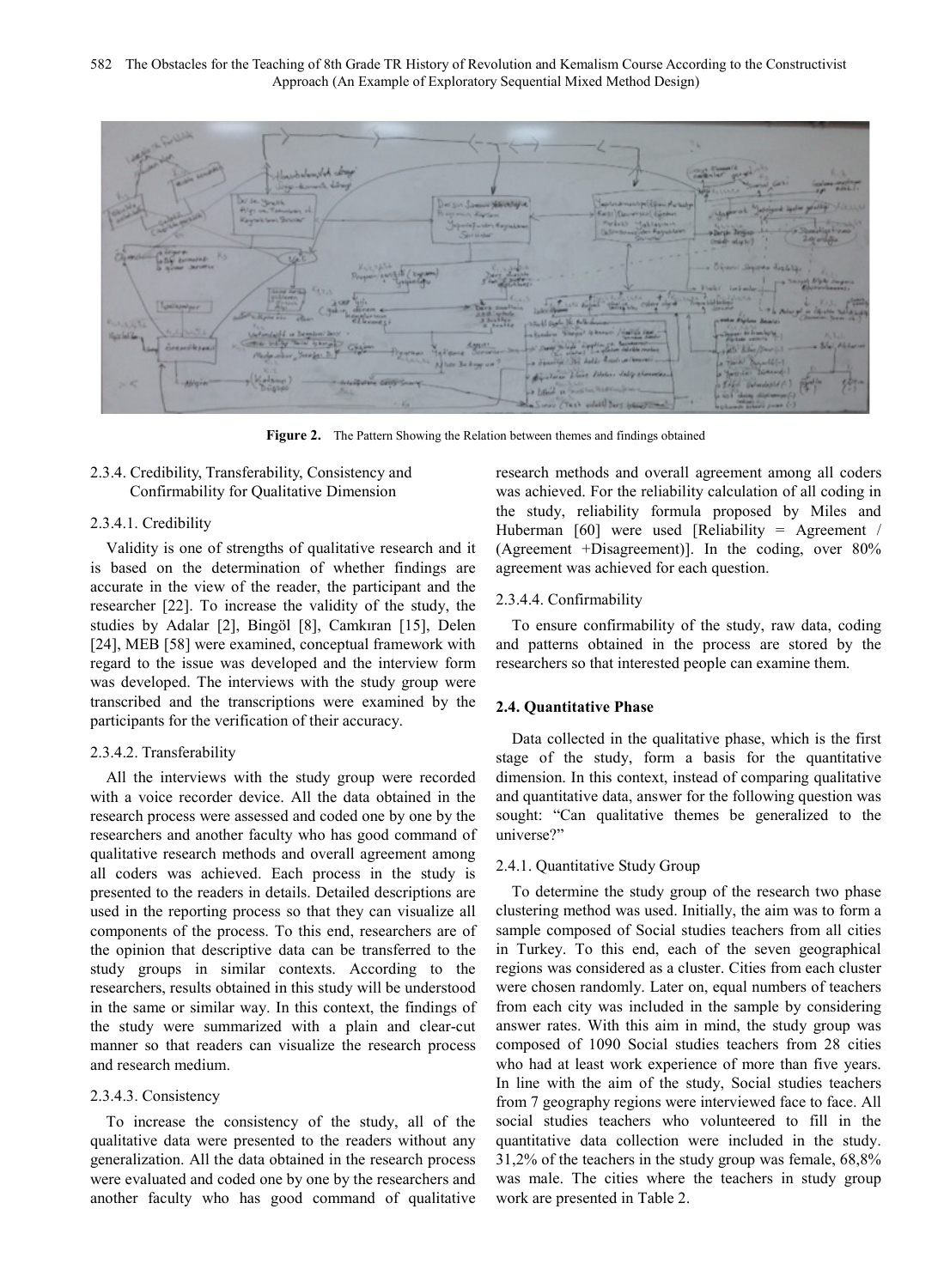| <b>Region</b>                  |              | $\mathbf n$ | $\frac{0}{0}$ | <b>Total</b> | % in the total |  |
|--------------------------------|--------------|-------------|---------------|--------------|----------------|--|
|                                | İstanbul     | 40          | 3,5           |              |                |  |
| <b>Marmara Region</b>          | <b>Bursa</b> | 40          | 3,5           | 156          | 14             |  |
|                                | Edirne       | 38          | 3,5           |              |                |  |
|                                | Tekirdağ     | 38          | 3,5           |              |                |  |
|                                | Ankara       | 40          | 3,5           |              |                |  |
|                                | Sivas        | 39          | 3,5           | 156          | 14             |  |
| <b>Central Anatolia Region</b> | Konya        | 39          | 3,5           |              |                |  |
|                                | Kayseri      | 38          | 3, 5          |              |                |  |
|                                | Van          | 40          | 3,5           |              |                |  |
|                                | Ağrı         | 39          | 3,5           | 156          | 14             |  |
| <b>Eastern Anatolia Region</b> | Elazığ       | 38          | 3,5           |              |                |  |
|                                | Malatya      | 39          | 3,5           |              |                |  |
|                                | Diyabakır    | 40          | 3,5           |              |                |  |
| Southeastern Anatolia Region   | Şanlıurfa    | 40          | 3,5           | 156          | 14             |  |
|                                | Batman       | 38          | 3,5           |              |                |  |
|                                | Mardin       | 38          | 3,5           |              |                |  |
|                                | İzmir        | 39          | 3,5           |              |                |  |
|                                | Muğla        | 39          | 3,5           | 154          | 13             |  |
| <b>Aegean Region</b>           | Aydın        | 38          | 3,5           |              |                |  |
|                                | Denizli      | 38          | 3,5           |              |                |  |
|                                | Antalya      | 40          | 3,5           |              |                |  |
|                                | Mersin       | 40          | 3,5           | 156          | 14             |  |
| <b>Mediterranean Region</b>    | Adana        | 38          | 3,5           |              |                |  |
|                                | Hatay        | 38          | 3,5           |              |                |  |
|                                | Samsun       | 40          | 3,5           |              |                |  |
| <b>Black Sea Region</b>        | Ordu         | 40          | 3,5           | 156          | 14             |  |
|                                | Giresun      | 38          | 3,5           |              |                |  |
|                                | Trabzon      | 38          | 3,5           |              |                |  |
| <b>Total</b>                   | 28 cities    | 1090        | $100\%$       | 1090         | 100%           |  |

**Table 2.** Information with Regard to the Study Group

# 2.4.2. Development of a Scale for the Problems Social Studies Teachers Face in TRHRK Course (HRKC-PS)

# 2.4.2.1. Development of an Item Pool

In the development process of the scale with regard to the problems Social studies teachers face in TRHRK course, first of all items were written using the codes obtained in the qualitative phase, descriptive quotations from the participants statements and the categories obtained as a result of content analysis and themes. Item tool was developed based on the data obtained in the qualitative process. As a result of all examinations, a 30-item pilot item pool including 14 items related to the first theme, 7 items related to the second theme and 9 items related to the third theme was created.

In this study, the scale was graded as follows: "I totally

disagree: 1", "I disagree: 2", "I partially agree /disagree: 3", "I agree: 4" and "I totally agree: 5". All the attitude items were written to express factual cases not desirable/ undesirable cases. Later on, two different faculty members, who hold PhD degree in Social studies Education and History Education, were asked to criticize the items in the item pool, the aim of the study, the way they are expressed and especially for their compliance with qualitative findings.

In order to determine expert views, the items were graded in three levels as "suitable", "partially suitable," and "not suitable" and experts were asked to assess them. The items for which were viewed as "not suitable" were taken out of item pool, the items which were viewed as "partially suitable" were changed according to expert views. While two items were amended according to expert feedback in terms of expression and compliance with qualitative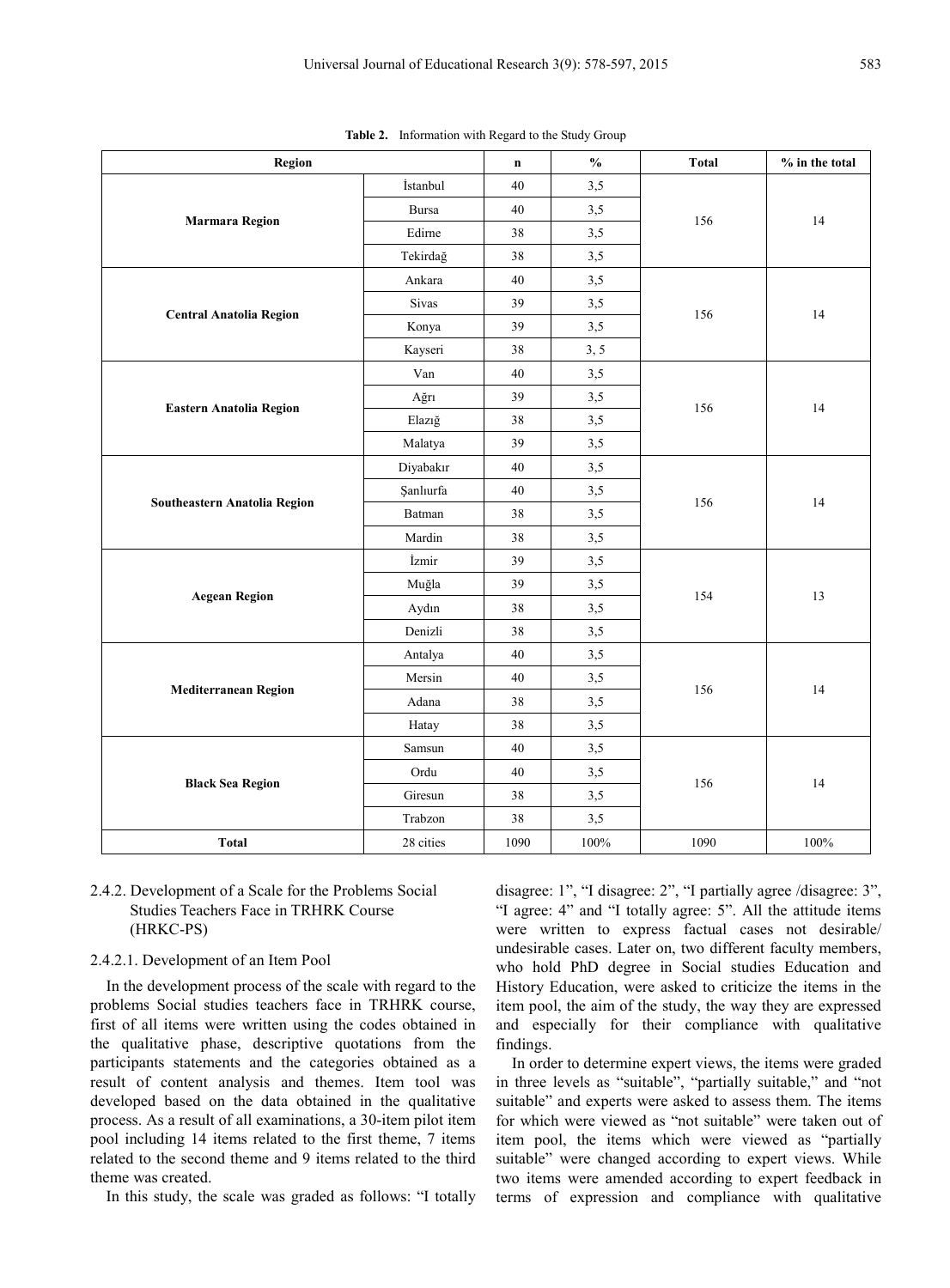findings, 3 items were removed from the item pool.

All items were examined with the help of an expert who holds PhD in education in terms of language, meaning and expression. After the examinations, necessary changes with regard to punctuation, spelling, language, meaning and expression were made. In this process, it was decided that there was no need to remove any item from the item pool.

After these stages, tentative item pool was assessed by a faculty member who holds PhD and who is experienced in scale development. Throughout the process defined above, the items were evaluated in terms of whether factual cases could be expressed and type of expression, compliance with the aim of the study and qualitative data and content validity. As the faculty member stated that 2 items did not exactly match, these items were removed from the item pool.

As a result, 3 items were omitted from the item pool in line with feedback from two lecturers who are expert in History and Social studies Education, and 2 items were removed in line with feedback from two lecturers who are expert in Assessment and Evaluation. Thus 5 items were eliminated from the tentative item pool which had 30 items before the pilot application.

#### 2.4.2.2. Pilot Application Process

Before pilot application, the tentative item pool had 25 items. The draft scale, whose items were ordered randomly, was piloted with 132 Social studies teachers who work in Sivas and not included in the qualitative study group. 132 teachers who took part in the pilot application were not included in the study group. The pilot application included five times more teachers than the number of items in the tentative pool. As a result of pilot application, draft data collection tool filled in by 132 Social studies teachers were transferred on PASW 18 software, basic descriptive and inferential statistical analyses were made on the items. It was determined that two items were left blank more than 10% of the teachers. Therefore, these items were removed from the pool. When the researchers were applying tentative item pool in the pilot application process, they followed the process as non-participant observers. After expert views and pilot application process, 23-item draft scale was administrated to the quantitative sample of the study. As stated by Bulling [14], and Creswell and Pablo-Clark [21], these data were used both in EFA and CFA analyses in the scale development process and as a basis for quantitative findings.

# 2.4.2.3. Findings with Regard to Construct Validity

Before explanatory factor analysis, item-test correlations of 23-item tentative scale were calculated and it was seen that item-test correlation for all item-test correlation was higher than 0.40. In explanatory factor analysis, first of all Kaiser-Meyer-Olkin (KMO) test was applied to determine the suitability of sample size for constructing factors. As a result of analysis KMO value was found to be 0.710, which

is higher than 0.60 limit value. In line with this finding, it was concluded that sample size is "adequate" for factor analysis [12, 69]. Besides, when Bartlett sphericity test result were examined, it was determined that chi-square value was significant  $(X2(253)=12297.919; p<.01)$ . Based on these results, it was accepted that data can create factors [17, 44, 69].

## 2.4.2.4. Exploratory Factor Analysis of HRKC-PS

In order to determine the factor construct of HRKC-PS, principal component analysis, and varimax technique, which is one of the vertical rotation methods were chosen by considering openness and significance issues [12, 83]. However, as a result of the first factor analysis, promax technique, which is one of the skewed rotation techniques, was used because the correlation between factors was higher than  $0.30$  and factors were developed dependent on a qualitative pattern and were directly related to each other.

In the exploratory factor analysis, which was repeated a few times with the technique stated, 0.40 was determined as the lower limit for factor load value, and three items which were lower than this value were eliminated (item 4, 5 and 12). When factor load values in the scale were examined, it was determined that 1 item (item 10) loaded high value on more than one factor and the difference between the factor load values was lower than 0.10. Therefore, these items were regarded as overlapping items and removed from the scale. After each factor analysis performed observing the items designed according to the themes in tentative item pool and the logical and content related reasons the relation between the item and content, meaning and most importantly theme presented as qualitative findings, incompatible items were eliminated. As a result, in line with logical reasons mentioned above and the study design and procedures, two items (item 16 and 19) were removed from the scale. In this process, the procedures mentioned in mixed method studies by Balcı [4], Brownlow [12], Hutcheson and Sofroniou [44], Creswell [20], Fabrigar and Wegener [31] and particularly Bulling [14], were followed.

#### 2.4.2.5. Exploratory Tool Design in the Study

Factor analysis was once again applied to the scale which decreased down to 17 items after 6 items shown to be problematic in EFA were omitted. As a result of explanatory factor analysis, as aimed based on qualitative findings there were 3 factors with eigien value larger than 1. It was seen that the first factor contributed 19.151%, the second factor contributed 17.488% and the third factor contributed 13.295% to the common variance. Total variance explained by these three factors is 49.934% and this percentage is adequate for multi factorial patterns [12, 31, 44]. Factorial design obtained as a result of EFA and factor load of the items are given in Table 3. Consequently, there are 8 items in the first dimension, 4 items in the second dimension and 5 items in the third dimension.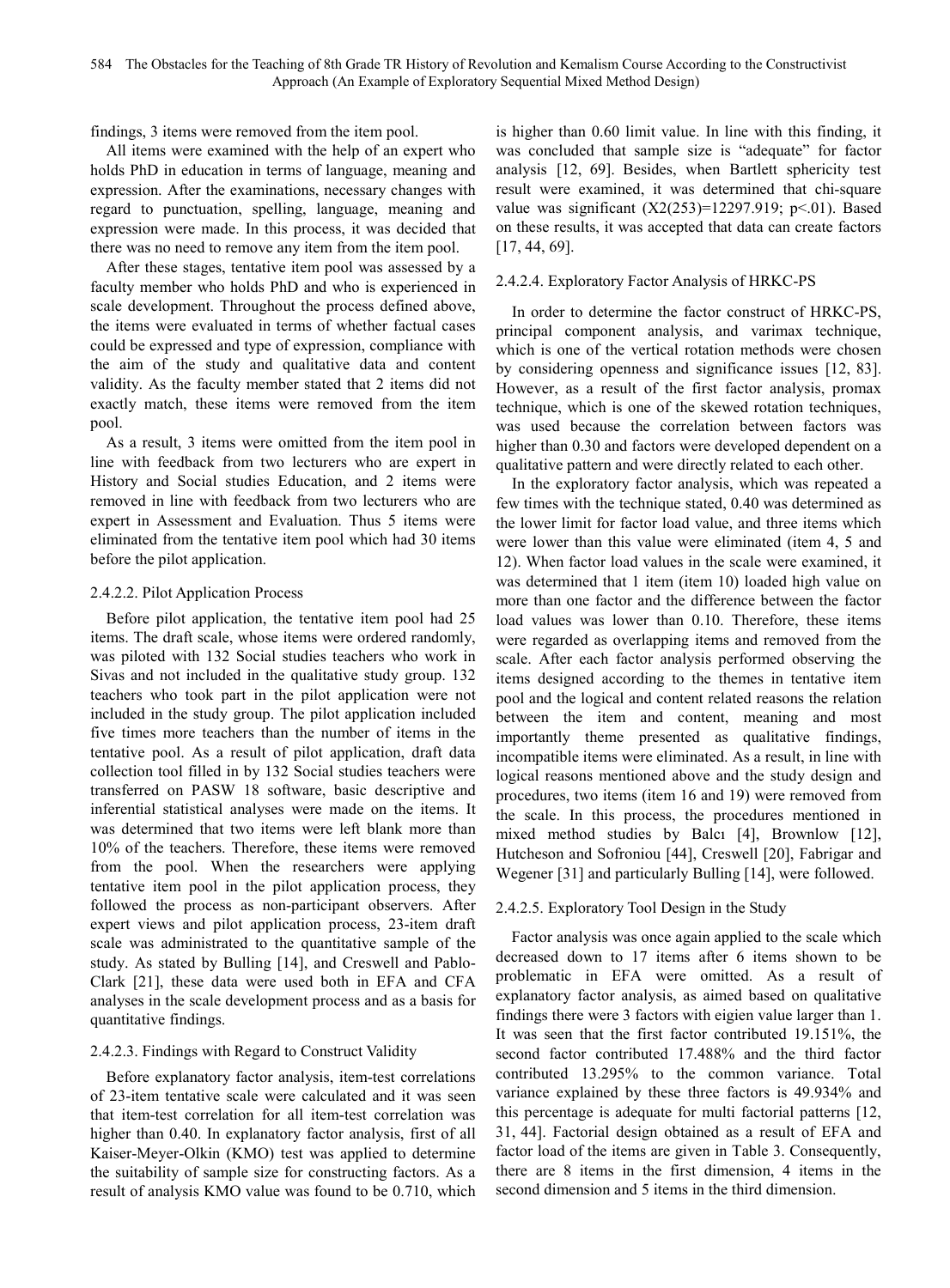| Dimension related to inadequacy of course<br>time and intensity of course content |             |         | Dimension Related to the adoption of<br><b>Behaviorism instead of Constructivism</b> | Dimension related to perception and attitude<br>towards the course and other factors |             |  |  |  |  |
|-----------------------------------------------------------------------------------|-------------|---------|--------------------------------------------------------------------------------------|--------------------------------------------------------------------------------------|-------------|--|--|--|--|
| Item No                                                                           | Factor Load | Item No | Factor Load                                                                          | Item no                                                                              | Factor Load |  |  |  |  |
| 2                                                                                 | 0.784       | 22      | 0.809                                                                                | 21                                                                                   | 0.912       |  |  |  |  |
|                                                                                   | 0.741       | 13      | 0.673                                                                                | 20                                                                                   | 0.897       |  |  |  |  |
| 3                                                                                 | 0.702       | 14      | 0.596                                                                                | 18                                                                                   | 0.760       |  |  |  |  |
| 23                                                                                | 0.695       | 6       | 0.411                                                                                | 17                                                                                   | 0.606       |  |  |  |  |
| 9                                                                                 | 0.672       |         |                                                                                      | 15                                                                                   | 0.525       |  |  |  |  |
| 8                                                                                 | 0.609       |         |                                                                                      |                                                                                      |             |  |  |  |  |
| 7                                                                                 | 0.583       |         |                                                                                      |                                                                                      |             |  |  |  |  |
| 11                                                                                | 0.560       |         |                                                                                      |                                                                                      |             |  |  |  |  |
| 19.151 %                                                                          |             |         | 17.488 %                                                                             |                                                                                      | 13.295 %    |  |  |  |  |

**Table 3.** Factorial Structure of HRKC-PS as a result of EFA

2.4.2.6. Item-total Correlations and Item Discrimination Characteristics

Item-test correlation values explaining validity coefficient for each item are given in Table 4.

| <b>Factors</b>                                                                                         |                         |      |                |      |      |      |      |      | <b>Items</b> |      |      |      |      |      |      |      |      |
|--------------------------------------------------------------------------------------------------------|-------------------------|------|----------------|------|------|------|------|------|--------------|------|------|------|------|------|------|------|------|
|                                                                                                        | $\overline{\mathbf{2}}$ |      | $\mathfrak{z}$ | 23   | 9    | 8    | 7    | 11   | 22           | 13   | 14   | 6    | 21   | 20   | 18   | 17   | 15   |
| Dimension related to<br>inadequacy of course<br>time and intensity of<br>course content                | ,609                    | ,632 | ,573           | ,690 | ,625 | ,625 | ,589 | ,545 |              |      |      |      |      |      |      |      |      |
| <b>Dimension Related to</b><br>adoption<br>the<br><b>Behaviorism instead of</b><br>Constructivism      |                         |      |                |      |      |      |      |      | ,558         | .751 | ,700 | ,618 |      |      |      |      |      |
| Dimension related to<br>perception<br>and<br>attitude towards the<br>other<br>and<br>course<br>factors |                         |      |                |      |      |      |      |      |              |      |      |      | ,665 | ,681 | .733 | .616 | ,550 |
| <b>Total</b>                                                                                           | ,493                    | .508 | ,502           | ,537 | ,574 | ,570 | ,491 | ,468 | ,595         | ,604 | ,505 | ,521 | ,551 | ,556 | ,718 | ,524 | ,458 |

**Table 4.** Item-test correlation values for HRKC-PS

It is seen that the item-test correlation coefficients of items given in Table 3 range between 0.751 and 0.545. These values indicate that three items have high level (0.70 -1.00) and other items have medium level (0.30-0.70) item test correlation [12].

There is a medium level and significant correlation (0.405) between the dimensions related with inadequacy of course time and intensity of syllabus content and the dimension of the adoption of the Behaviorist Approach opposed to Constructivism. Besides, there is a low level and significant correlation (0.260) between the dimensions related with inadequacy of course time and intensity of program and the dimension related to perception and attitude towards the course and other factors. And there is a low level and significant correlation (0.234) between the dimension related to the Behaviorist Approach as opposed to Constructivism and the dimension related to perception and attitude towards the course and other factors.

Independent sample t-test was used to calculate item discrimination power of the items on the scale. To this end, total scores obtained from the scale were ordered in descending order and the upper and lower 27% groups were determined. Independent t-test values were calculated based on the scores of the both groups. As a result of analysis, it was concluded that there is a significant difference between the upper and lower groups for each item on the scale  $(p<01)$ . This significant finding indicates that the items on the scale have desired level of discriminative characteristic [12].

# 2.4.3. Confirmatory Factor Analysis (CFA)

To assess three factorial structure of HRKC-PS, confirmatory factor analysis (CFA) was performed. Findings obtained as a result of confirmatory factor analysis are given in Table 5 and in Figure 3.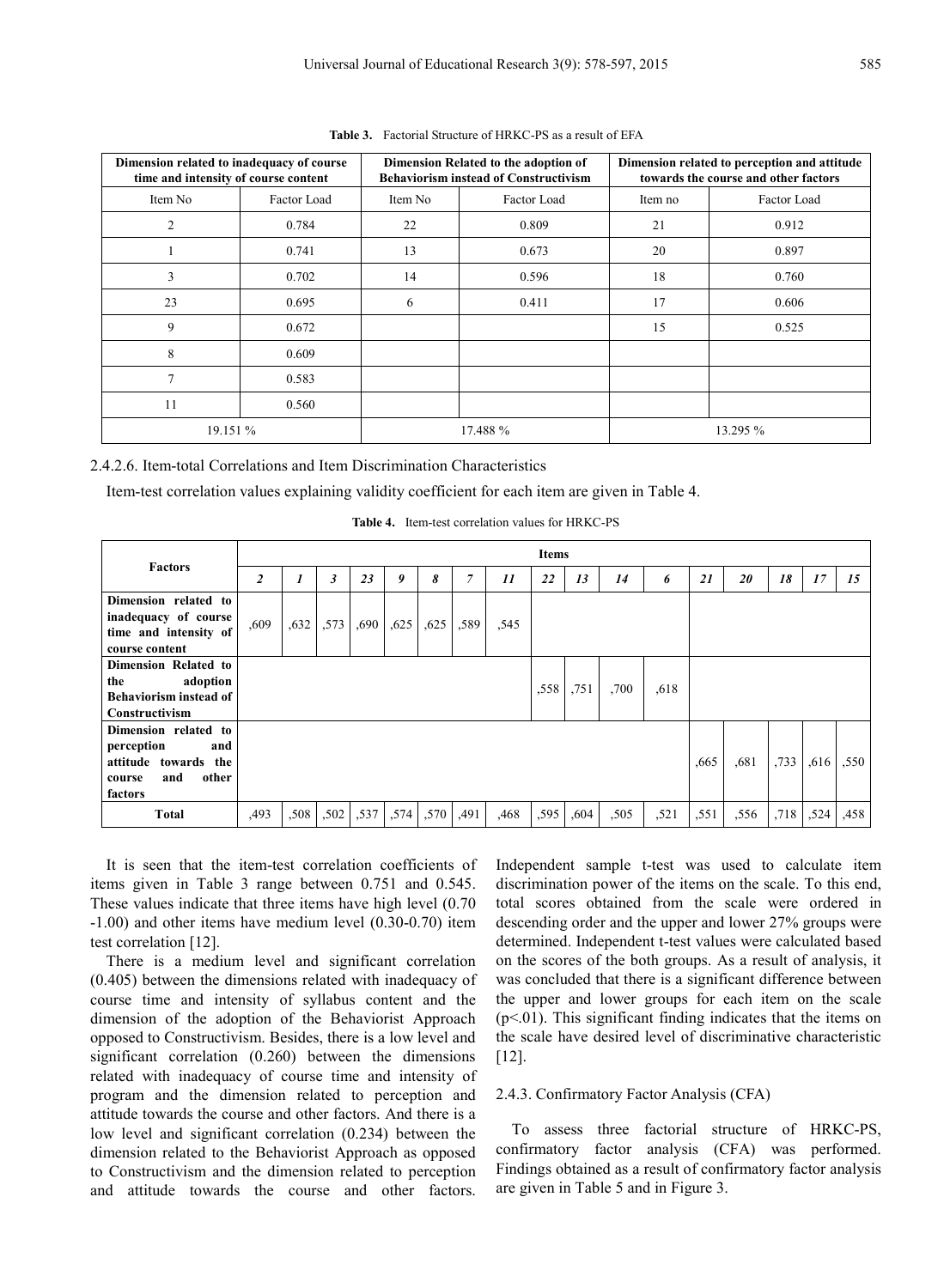| Fit-Criteria                                  | <b>Values of HRKC-PS</b> |
|-----------------------------------------------|--------------------------|
| $X^2$                                         | 116                      |
| Sd                                            | 351.23 ( $P < 0.01$ )    |
| $X^2$ /sd                                     | 3.02                     |
| p- Value                                      | 0,001                    |
| NFI (Normed Fit Index)                        | 0.95                     |
| NNFI (Non-Normed Fit Index)                   | 0.91                     |
| RMR (Root Mean Square Residual)               | 0.092                    |
| SRMR (Standardized Root Mean Square Residual) | 0.099                    |
| GFI (Goodness of Fit Index)                   | 0.95                     |
| AGFI (Adjusted Goodness of Fit Index)         | 0.87                     |
| CFI (Comparative Fit Index)                   | 0.96                     |
| RFI (Relative Fit Index)                      | 0.91                     |
| IFI (Incremental Fit Index)                   | 0.96                     |
| PNFI (Parsimony Normed Fit Index)             | 0.84                     |

**Table 5.** CFA results of HRKC-PS

It is seen in CFA that HRKC-PS has acceptable fit level as the rate of  $X^2$  to freedom degree is a little above 3 (3,02), and has good fit because GFI is 0.95, AGFI is 0.87 and CFI is 0.96 The other fit values are within acceptable limits [5, 11, 79]. These values indicate that the scale is compatible with real data. As it was understood that all goodness of fit values are within acceptable limits, it was concluded that there factorial HRKC-PS is usable and valid model.



**Figure 3.** Confirmatory Factor Analysis of HRKC-PS (Path Diagram)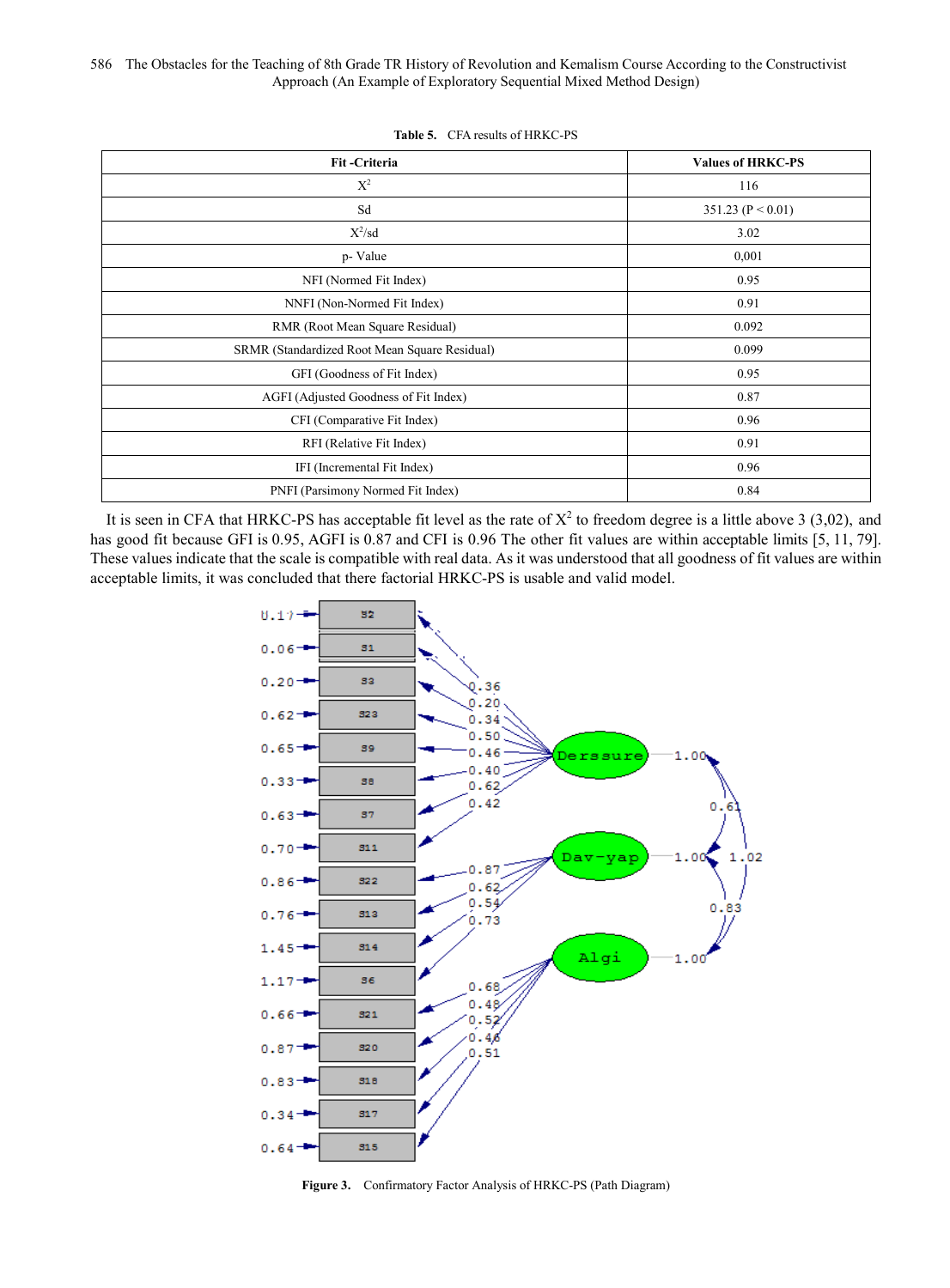#### 2.4.4. Findings with Regard to Internal Consistency

Cronbach Alpha reliability analysis was performed to determine reliability coefficient of the scores obtained from HRKC-PS. The Cronbach Alpha coefficient was calculated as 0.853. The Cronbach Alpha reliability coefficient was 0.769 for the dimension of inadequacy of course time and intensity of syllabus content, which is one of the sub-factors. The Cronbach Alpha reliability coefficient was 0.675 for the dimension related to the adaptation of the Behaviorist Approach as opposed to Constructivism and 0.660 for the dimension related to perception and attitude towards the course and other factors. These results indicate that sub-scales are reliable [12]. All these results provided above indicate that the scale developed based on qualitative data is a valid data collection tool with adequate psychometric characteristics.

#### 2.4.5. Validity in Mixed Research

In mixed method research, researchers who use exploratory sequential mixed method design are to check the validity of quantitative data together with qualitative data validity. Special concerns with regard to validity emerge. Besides, when using this design the researcher who makes the research proposal is to participate in the study. The concern in this issue is to use appropriate steps to develop a measurement tool with good psychometric characteristics [21].

In line with these issues, this study attempted to develop a measurement tool with good psychometrics characteristics. In this process, the steps mentioned above were followed and the advantages of the richness of qualitative data were used when developing the measurement tool. Finally, to prevent the repetition of the responds, the sample in the qualitative dimension was not included in quantitative dimension. For qualitative dimension, credibility, transmissibility and confirmability were presented to readers under separate headings and this process was carried out according to qualitative research procedures. Validity and reliability for the quantitative dimension was calculated in detail and step by step.

# **3. Findings**

## **3.1. Qualitative Findings**

As a result of analysis of the interviews made in the study, there themes were found with regard to the problems Social Studies teachers face in TRHRK course. These themes are:

- 1. The problems stemming from the inadequacy of the course time and the intensity of the syllabus content.
- 2. The problems stemming from the adoption of Behaviorist Approach as opposed to Constructivism.
- 3. The problems stemming from perception and attitude towards the course and other factors.

# 3.1.1. The Inadequacy of the Course Time and Intensity of Program's Content

The fundamental finding of the study is that participants experience that it is not possible to cover the content (attainments, activities) of TRHRK course mentioned in the educational program in the allocated course hours. Participants stated that in line with constructivist approach the course hour was increased from 2 to 3 by the Board of education and discipline in 2008 and this continued until 2010. However, the unit titled as "Turkey in Recent Period: The Second World War and After it" was added in the syllabus and the number of weekly course hours was decreased from three hours to two hours. As a result of these changes, the problem of not being able to cover the content of the syllabus emerged, which caused teachers to feel the anxiety of finishing the program. With regard to this anxiety, P5 stated that *"I cannot cover so many subjects. I am not a superman, I have supernatural powers"* and wanted to emphasize that it was not possible to cover the content of the program according to the principles of the constructivist approach.

The scope of the syllabus and the inadequacy of the weekly course hour caused teachers to have the anxiety of covering the syllabus in time. It was determined that the source of this anxiety was the desire to cover the content of TRHRK questions asked in the TRHRK course common exam administrated by the Ministry of National Education. P6 stated that the time period allocated to cover such an intensive program was one of the fundamental problems experienced in TRHRK course and perceived this problem as the source of other problems. P6 used the simile of *"race horse"* to envisage how much effort they showed and their dissatisfaction. Examples based on experience were used to emphasize that this opinion was dominant among all participants. The anxiety to finish the course syllabus caused the participants to adopt teaching via expository teaching strategy, not to use different methods and techniques other than narration and question answer technique, to teach the subjects superficially, not to be able to allocate enough time for the subjects, which engrain in the consciousness of citizenship and acculturation. They are the important elements of Social Studies education, which is supposed to engrain in national consciousness and historical sensitiveness. Besides, lack of time causes them to go astray from the instruction in teacher's guidebook, and not to be able to integrate the elements of feedback, motivation and consolidation in their lessons. P123456 made self-assessment and they stated that they taught the lesson using the expository teaching method and stated that the basic reason for this was the anxiety of covering the syllabus in time.

The anxiety of covering the syllabus caused the participant teachers not to give enough voice to students, which exactly conflicts with the structure and philosophy of the syllabus. It emphasizes its relation to the second theme of the study, using behaviorist approach instead of constructivism. While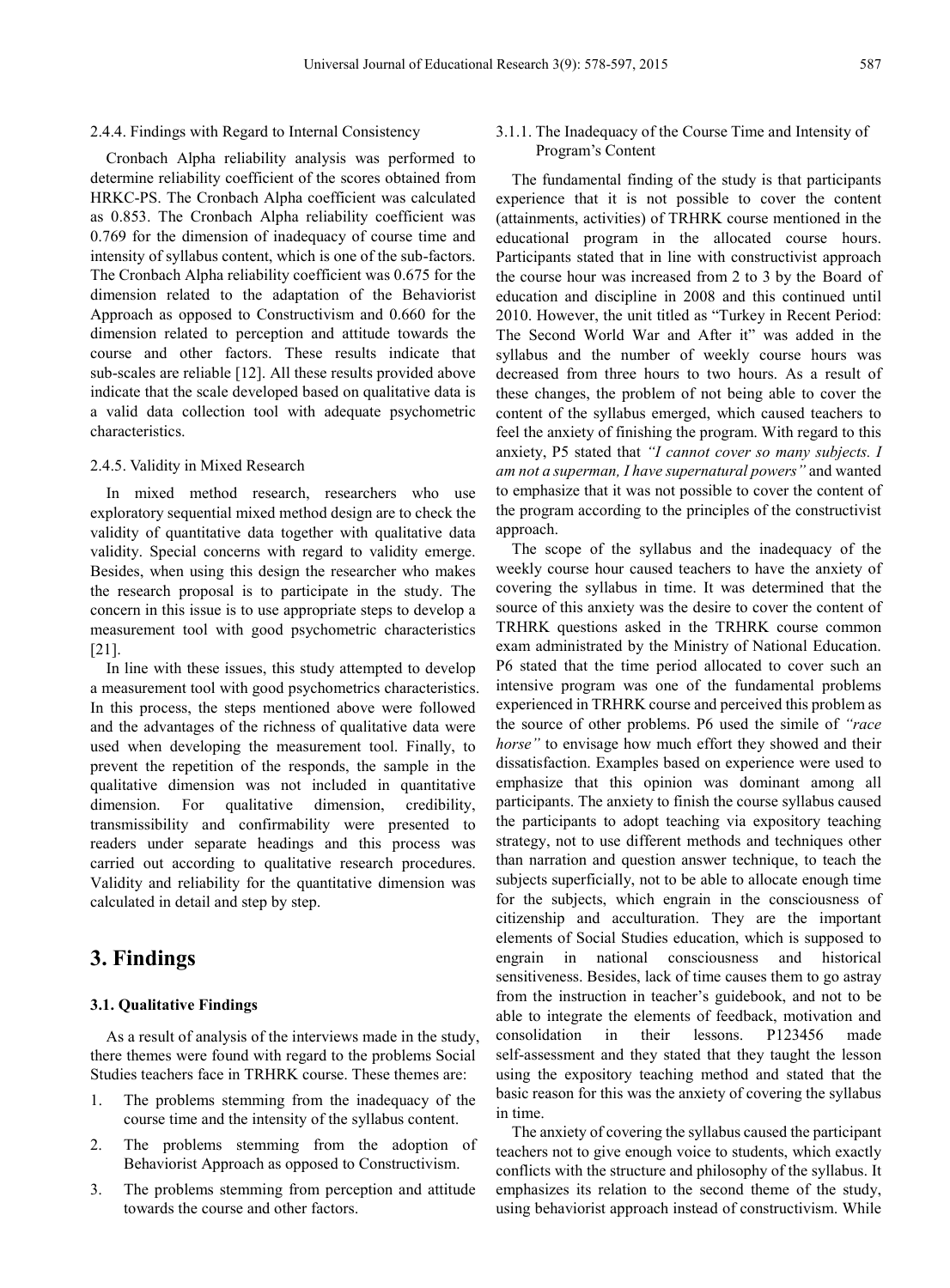P6 stated that the attainments in the program could not be covered and if the students were given voice in the lessons, it was seen that almost all of the participants were of the same opinion. The anxiety of finishing the syllabus stemming from the limited time allocated for the course, caused the participants no to be able follow the teacher's guide book which was designed according to the constructivist approach. All of the participants stated that they did not use the guidebook and that if they used it, the syllabus would not be covered if they used the guidebook. With regard to this issue, P2, stated that "*if I were to follow the steps mentioned in the guidebook, I would not be able to finish even half the syllabus. Let alone the questions that I am suggested to ask to the students, I would not be able to cover the topics even if I just taught the topics in the book"*. It was also clearly stated by the participants that when the inadequacy of course time and the desire of the students to prepare for Transition to Secondary Education Exam were combined, they studied the topics superficially to meet the requirements of a multiple choice exam and thus digressed from the assessment tools used in the constructivist approach. Besides, they attached importance to the attainments by categorizing them according to the possibility of "*their being asked or not in the exam"*.

They stated that they were not able to spare enough time for many topics including the Çanakkale Victory, Historical Congresses, Period of National Struggle, which were believed to engrain in national consciousness and historical sensitiveness. The participants are clearly of the opinion that the problems stemming from the anxiety of covering the syllabus blocked the way to long-lasting and meaningful learning and caused lessons to be based on rote learning, exam focused, not having topical integrity.

In parallel with this and based on the problems mentioned above, the participants stated they that they could not provide opportunities for high level thinking and for making inferences and had to teach lessons which are deprived of the quality to help learners acquire the skills to perceive place, time and chronology and related this issue with the first theme. Besides, it was determined that they digressed from the aims of THRK course like effective citizenship, national consciousness and historical sensitiveness, lost their educational mission and took over the mission of information transmission, in their own words. P6 summarizes the issue mentioned above by saying "*We continuously think about the topics about which questions can be asked on the exam, the things to be done. I mean we always think about transmitting knowledge. How can we help children to make permanent behavioral change? We do not ponder on things like that."*

From the statements of P123456, it was found that they could finish the topics of TRHRK course with makeup lessons in some elective courses like Media Literacy course and Citizenship and Democracy Education course. When inadequacy of course time and the desires of the students to prepare for transition to secondary education exam (TEOG)

are combined, all the participant social Studies teachers stated they used the courses which are not included in TEOG exam as make up courses.

# 3.1.2. The problem Caused by Teachers' Adoption of the Behaviorist Approach as Opposed to Constructivism

The basic factors in the collection of findings obtained under this theme are the findings in the first theme. In other words, these two themes are closely related to each other. The fact that inadequacy of course time determined in the scope of the first theme causes the anxiety of finishing the syllabus. This anxiety causes the adoption of the behaviorist approach, the use of direct narration method instead of different methods, teaching the topics superficially, not giving enough voice to students, digression from the teacher's guidebook, formation of rote learning and information transmission focused learning environment instead of meaningful, up-to-date and realistic course. These factors cause a syllabus designed according to the constructivist approach to be taught according to the behaviorist approach. The abstract dimension of TRHRK course by its nature makes it far from learning by experience compared to other courses; therefore, the participants think that the course should be taught with a teacher-centered approach, which is one of the biggest problems experienced.

The basic factors that cause the adoption of Behaviorist approach instead of constructivism can be categorized as follows: the physical inadequacy of the education environment, high number of students, teacher's perception with regard to the nature of the course, socio-economic factors. In the study, lack of single classes for Social Studies because of inadequate physical conditions, inadequacy of materials and instructional technology, lack of software and other materials were determined as other factors which cause the inability to apply constructivism.

When existing difficulties by the nature of the course are considered, it is seen that most of the participants stated the obligation of concretizing topics and attainments as a difficulty. It was concluded that study visits are to be organized so that students can learn by doing; however, there is no opportunity for such activities because of financial problems, parents' attitudes, and safety problems, official procedures, which can be expressed as socio-economic and socio-cultural reasons. This case was expressed by P4 as follows:*"Actually the Çanakkale Victory is to be taught in the place where the war was fought. We cannot afford it. We live in the country. Yes, we do not live in a village, we live in a county but we cannot make such study trips because the socio-economic levels of the students vary."* P6 states that *"To make a historical trip, environment and economy are both important. Even if I plan to make a visit trip to historical places in Sivas, so many students do not join the trip, some parents do not allow their children to join the trip, some simply cannot afford and sometimes bureaucratic problems…*." As study trips and in school activities cannot be made because of the reasons mentioned above, teachers to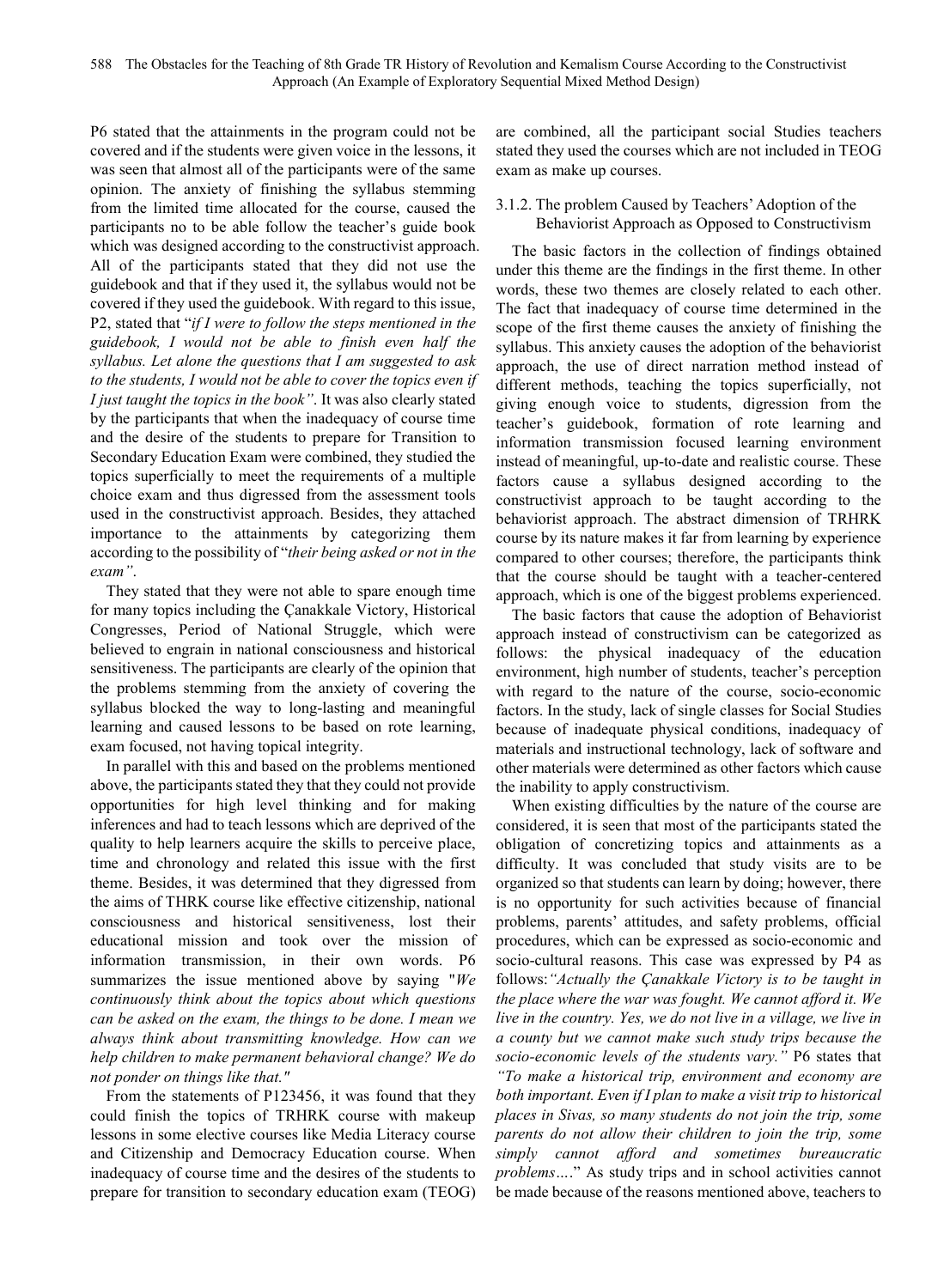turn to virtual trips; however, it was found that because of the inadequacy of equipments and infrastructure and the inadequate teacher knowledge and skill, research and study focused education environment in which learners learn by doing cannot be provided, which is one of the factors that make the application the constructivist approach in TRHRK courses impossible.

# 3.1.3. Problems Caused by Perception and Attitude towards the Course and Other Factors

Under the theme called the problems caused by the perception and attitude towards the course and other factors in general the problems related to students and parents were found as reasons for the problems Social Studies teachers experience in TRHRK. In particular, the findings from the first two themes indicated that students did not internalize the course, and they did not care about the course by saying *"After all it is written in the book."* In other words, it was determined that all the participants thought that the reasons mentioned in the first and second theme caused the students to trivialize the course in their minds. The fact that the percentage of the questions from TRHRK course in central exams administrated for transition to secondary school is relatively low when compared to those of Mathematics, Science and Technology course was also expressed by the participants as another factor that trivialize the course in the view of the students. According to the participants, students' viewing the lesson as not important takes students away from the course and draw them to indifference.

In the study, the difference between students' readiness level and socio-economic level was stated by the participants as another problem faced in TRHRK course. Another factor causing the problems experienced in TRHRK course were determined to be problems caused by parents or factors outside the school. It is claimed that versions of historical events talked about at home or in close environment are different from those taught at school because of ideological differences. This causes the students to have a conflicting mental scheme in their minds with regard to history. It was claimed by the participants that this conflict led to prejudice or negative attitudes of learners towards the course, to informational convergence and to problem of trust. P3 stated the problem by saying the following sentences: *"The parents* 

*of the students have some negative judgments about the History of Revolution. These are spoken in the family and students who hear such things make comments about these topics. We are having problems with regard to this issue. The attitudes of families and what we teach are different, students have some problems. This is the most common problem I have with regard to this issue …"*

#### **3.2. Quantitative Findings**

#### 3.2.1. Inferential Statistics

There is not a significant difference between the participants in the quantitative study group and the first dimension (t51= $-1.45$ , p= $.227$  $> 0.05$ ); the second dimension  $(t51=1.61, p=.775>0.05)$  and the third dimension  $(t51=1.96,$ p=.163> .05) in terms of gender. Besides, there is not a significant difference between the service lengths of the participants and the first dimension ( $F=1.035$ ,  $p=.311$ ) 0.05); the second dimension (F = 9, 16,  $p = 0.848 > 0.05$ ) and the third dimension  $(F=1,17, p= .311> .05)$ . No significant difference between the participants in the first dimension (F  $=1,37, p = 0.242 > 0.05$ ) and the second dimension (F = 1,19, p  $=310$   $> 05$ ) was found in terms of the region where the participants work. However, it was found that there was a significant difference between the participants in the third dimension (F = 5,09, p=,002 < .05)) in terms of the region where the participants work. For example, the participants working in the Black Sea ( $\overline{x}$  =4,78), Eastern Anatolia  $(\overline{\mathbf{x}} = 4.71)$  and Southeastern Anatolia Region  $(\overline{\mathbf{x}} = 3.68)$ experienced more problems with regard to "perception and attitude towards the course and other factors" compared to the participants working in other regions.

#### 3.2.2. Descriptive Statistics

3.2.2.1. The Quantitative Findings with Regard to Inadequacy of the Course Time and the Intensity of the Syllabus

The quantitative findings with regard to inadequacy of the course time and the intensity of the syllabus are given in Table 6.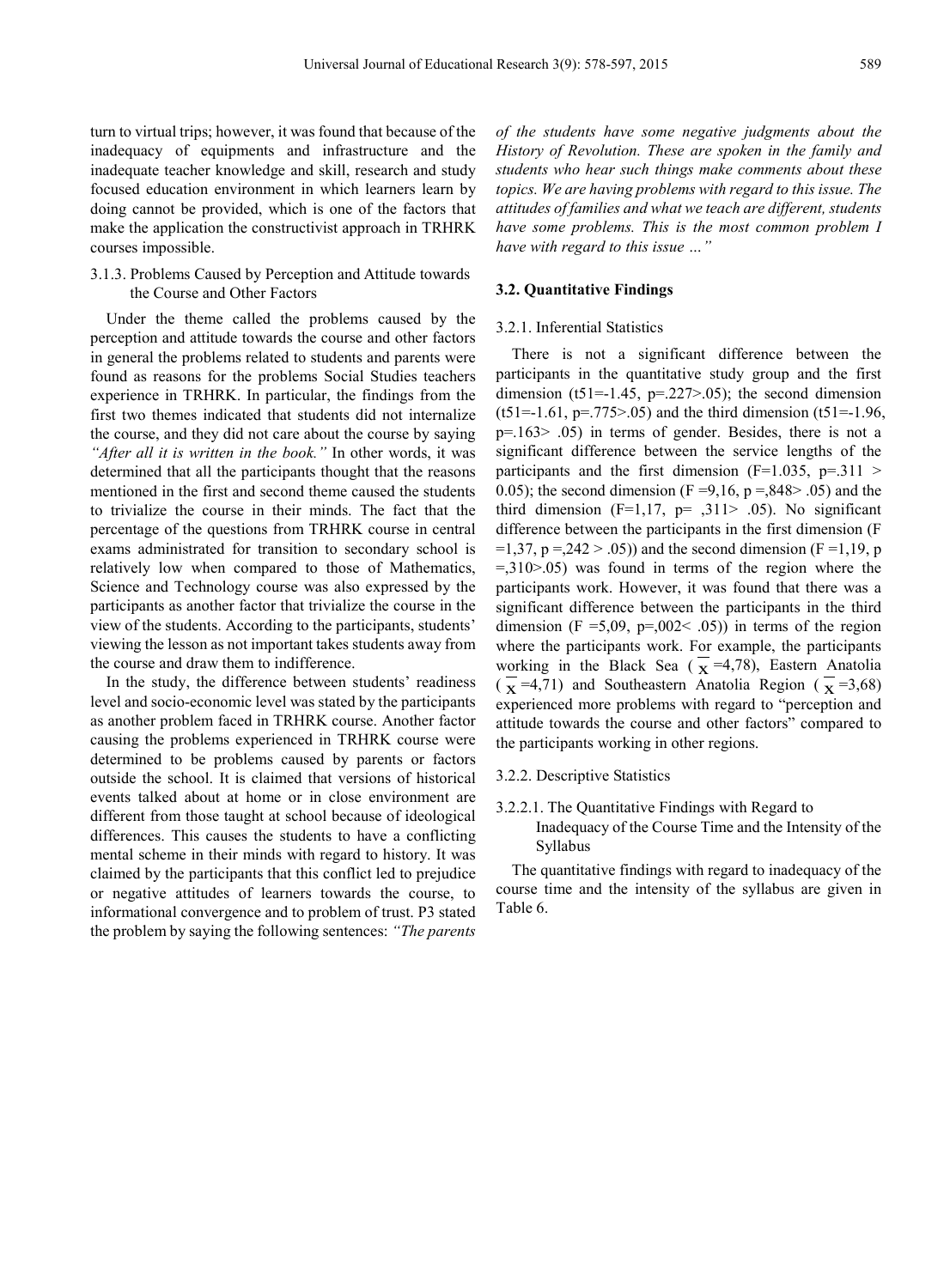| The dimension related with regard<br>to inadequacy of the course time and<br>the intensity of the syllabus                                                                                                                                                                |             |             |           |             | I totally agree |              | I agree       | I partially<br>agree/disagree |               | L<br>disagree |               |              | I totally<br>disagree |
|---------------------------------------------------------------------------------------------------------------------------------------------------------------------------------------------------------------------------------------------------------------------------|-------------|-------------|-----------|-------------|-----------------|--------------|---------------|-------------------------------|---------------|---------------|---------------|--------------|-----------------------|
|                                                                                                                                                                                                                                                                           | $\mathbf n$ | $\mathbf X$ | <b>Ss</b> | $\mathbf n$ | $\frac{0}{0}$   | $\mathbf{n}$ | $\frac{0}{0}$ | $\mathbf n$                   | $\frac{0}{0}$ | $\mathbf n$   | $\frac{0}{0}$ | $\mathbf{n}$ | $\frac{0}{0}$         |
| 2- When the weekly hour of the<br>TRHRK course was decreased from<br>three hours to two hours in 2010, the<br>problem of finishing the syllabus<br>emerged, in other words the problem in<br>the acquisition of the attainments<br>emerged.                               | 1090        | 4,8807      | ,32425    | 960         | 88,1            | 130          | 11,9          | $\theta$                      | $\theta$      | $\theta$      | $\theta$      | $\mathbf{0}$ | $\theta$              |
| 1- It is not possible to finish the content<br>(attainments, activities) of TRHRK<br>syllabus within the course hour.                                                                                                                                                     | 1090        | 4,8349      | ,55071    | 960         | 88,1            | 110          | 10,1          | $\mathbf{0}$                  | $\theta$      | 10            | 9             | 10           | 9                     |
| 3- It is not possible to teach TRHRK<br>course according to the principles of<br>the constructivist approach.                                                                                                                                                             | 1090        | 4.7064      | .56371    | 830         | 76,1            | 200          | 18,3          | 60                            | 5,5           | $\Omega$      | $\Omega$      | $\Omega$     | $\Omega$              |
| 23- In TRHRK course, Social Studies<br>teachers can finish the topics via make<br>up lessons in some elective courses like<br>Media Literacy and Citizenship and<br>Democracy Education                                                                                   | 1090        | 4,5872      | ,95068    | 860         | 78,9            | 120          | 11,0          | 30                            | 2,8           | 50            | 4,6           | 30           | 2,8                   |
| 9- In TRHRK course, the inadequacy<br>of the course time causes Social<br>Studies teachers to digress from the<br>instructions in the guide book and not<br>to follow the guide book.                                                                                     | 1090        | 4.3394      | 1,00705   | 640         | 58,7            | 300          | 27,5          | 70                            | 6.4           | 40            | 3.7           | 40           | 3.7                   |
| 8- In TRHRK course Social Studies<br>cannot allocate enough time for topics<br>which are regarded as important<br>because they engrain in citizenship<br>consciousness and acculturation, which<br>are seen as the fundamental principles<br>of Social studies education. | 1090        | 4,5229      | ,69889    | 680         | 62,4            | 320          | 29,4          | 70                            | 6,4           | 20            | 1,8           | $\mathbf{0}$ | $\Omega$              |
| 7- In TRHRK course, the inadequacy<br>of the course time cause the topics to be<br>taught superficially.                                                                                                                                                                  | 1090        | 4,3853      | .92817    | 660         | 60,6            | 290          | 26,6          | 40                            | 3.7           | 100           | 9,2           | $\theta$     | $\theta$              |
| 11- In TRHRK course Social studies<br>teachers cannot give students enough<br>voice in the lessons because of the<br>anxiety of finishing the syllabus.                                                                                                                   | 1090        | 4.3119      | .93594    | 590         | 54,1            | 350          | 32.1          | 60                            | 5,5           | 80            | 7,3           | 10           | .9                    |

**Table 6.** The quantitative findings with regard to inadequacy of the course time and the intensity of the syllabus

While 88,1% of the participants in the study group completely agree that decrease in the weekly hours of TRHRK course from three hours to two hours in 2010 has caused the problem of finishing the syllabus, in other words acquiring the attainments, 11,9% stated that they agreed with that. This item developed based on qualitative findings was answered positively by all participants. The qualitative finding that as a result of decrease in TRHRK course's weekly hour in 2010, the problem of finishing the syllabus, in other words the problem of acquisition of attainments, emerged was quantitatively supported by the participants at a high level ( $\bar{x}$ =4.8807). 88,1% of the participants in the study completely agreed with the conclusion that "It is not possible to finish the content of the TRHRK syllabus", 10,1% answered that they agreed. This item developed based on qualitative findings was answered positively by 98,2 % of the participants. The rate of those who did not agree with this statement was rather low1,8%.

76,1% of the participants in the study completely agreed

with the conclusion that it was not possible to finish the syllabus of TRHRK course according to the principles of the constructivist approach within time allocated for the course, and the percentage of those who stated that they agreed was 18,3%. 94,4 % of the participants stated that they agreed with this item developed based on qualitative findings. The rate of those who agreed partially was5,5%. The qualitative finding that it is not possible to finish the syllabus of the TRHRK course within course time allocated was highly supported by the participants in quantitative phase ( $\bar{x}$ =4.7064).

While 78,9% of the participants in the study completely agreed with the finding that "In TRHRK course, Social studies teachers can finish the topics via make up lessons in some elective courses like Media Literacy, Citizenship and Democracy Education", 11,0% stated that they agreed. This data collected from the participants of qualitative part of the study is clearly supported by 89, 9% of the participants in the quantitative part.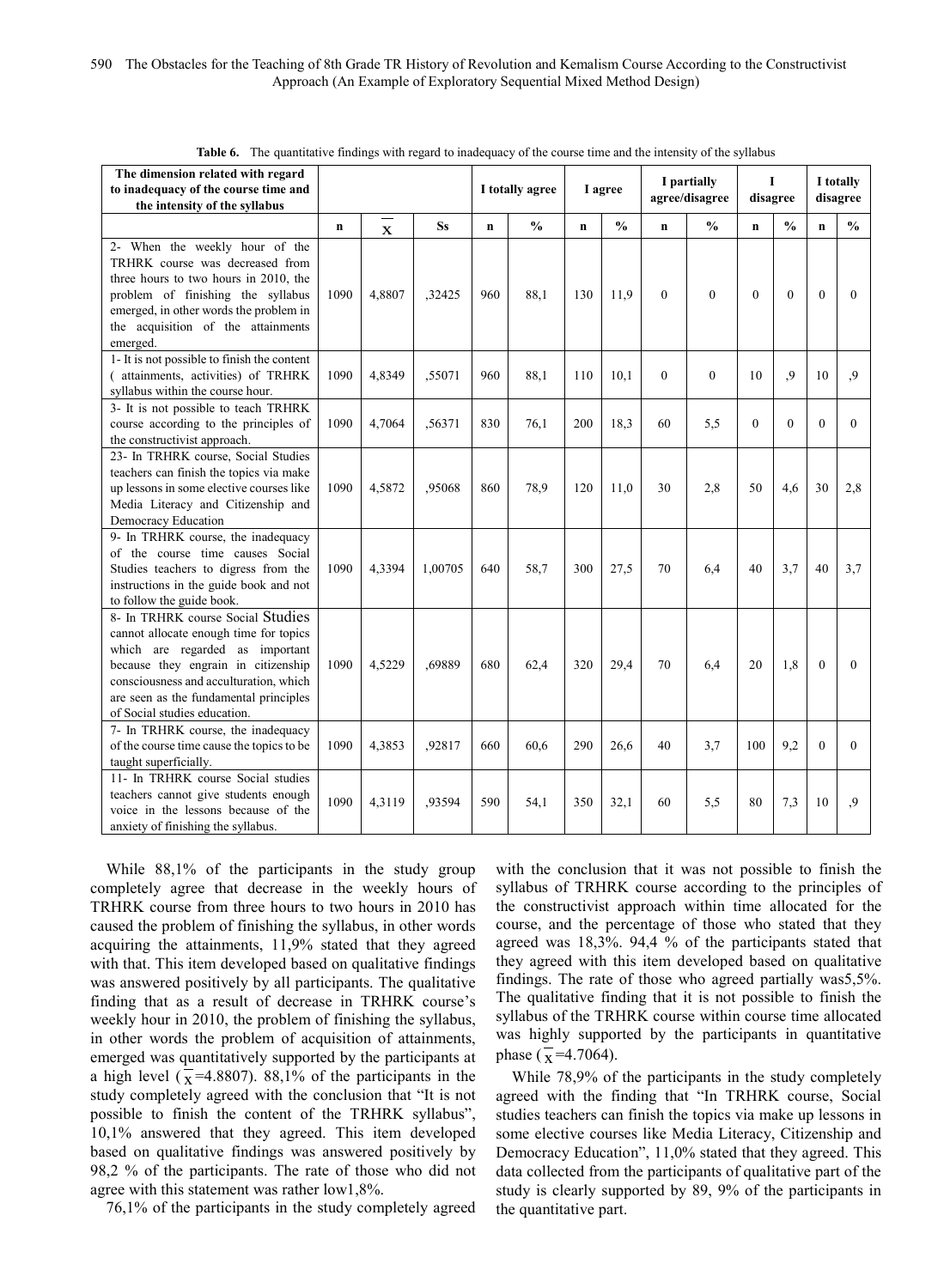While 62,4% of the participants completely agreed with the qualitative finding that "In TRHRK course Social studies cannot allocate enough time for topics which are regarded as important because they engrain in citizenship consciousness and acculturation, which are seen as the fundamental principles of Social studies education.", 29,4% supported this finding by stating that they agreed. 91,8% of the participants in the quantitative part stated positive opinion and agreed with the finding obtained in the qualitative part.

# 3.2.2.2. Quantitative Findings with Regard to the Adoption of Behaviorist Approach instead of the Constructivist Approach

While 71,6% of the participants totally agree with the qualitative finding that "In TRHRK course, because of the inadequacy of course time, Social Studies teachers have to use the behaviorist methods and techniques instead of the constructivism. 21,1% stated that they agreed. While 92,7%

of the participants stated positive opinion and that they agreed with this qualitative finding. While 45,0% of the participants stated that they totally agreed with the statement that "In TRHRK course, the problems caused by the inadequacy of physical conditions in the education environment is an important factor that prevents Social studies teachers to reach the attainments of the course", the percentage of those who stated that they agreed is 28,4%. 73,4% of the participants in the quantitative study supported qualitative finding. The rate of those who agreed partially is 7,3%. The rate of those who stated opposing view is 19,2%. While 64,2% of the participants in the study completely agreed with the finding that "in TRHRK course, the anxiety to finish the syllabus cause teachers to adopt expository teaching method and not to be able to use different method and techniques other than narration and question- answer technique", 26,6% agreed with this statement. 91.8% of the participants in the quantitative part stated positive opinion and agreed with the finding obtained in the qualitative part.

| The problems Stemming from the<br>adoption of the Behaviorist Approach<br>instead of the Constructivist Approach                                                                                                                          |      |                    |         |     | I totally<br>agree |             | I do not<br>agree | I partially<br>agree/disagree |               | I disagree  |               |             | I totally<br>disagree |
|-------------------------------------------------------------------------------------------------------------------------------------------------------------------------------------------------------------------------------------------|------|--------------------|---------|-----|--------------------|-------------|-------------------|-------------------------------|---------------|-------------|---------------|-------------|-----------------------|
|                                                                                                                                                                                                                                           | N    | $\bar{\mathbf{x}}$ | Sd      | n   | $\frac{0}{0}$      | $\mathbf n$ | $\frac{0}{0}$     | n                             | $\frac{0}{0}$ | $\mathbf n$ | $\frac{0}{0}$ | $\mathbf n$ | $\frac{0}{0}$         |
| 22- In TRHRK course, because of the<br>inadequacy of course time, Social studies<br>teachers have to use the behaviorist<br>methods and techniques instead of the<br>constructivism.                                                      | 1090 | 4,6055             | ,74250  | 780 | 71,6               | 230         | 21,1              | 50                            | 4,6           | 20          | 1,8           | 10          | .9                    |
| 13- In TRHRK course, the problems<br>caused by the inadequacy of physical<br>conditions in the education environment<br>is an important factor that prevents Social<br>studies teachers to reach the attainments<br>of the course         | 1090 | 3,9266             | 1,26916 | 490 | 45,0               | 310         | 28,4              | 80                            | 7.3           | 140         | 12,8          | 70          | 6,4                   |
| 14- In TRHRK course, high number of<br>students cause Social studies teachers to<br>use expository teaching approach                                                                                                                      | 1090 | 4,0092             | 1,07133 | 450 | 41,3               | 360         | 33,0              | 140                           | 12,8          | 120         | 11,0          | 20          | 1,8                   |
| 6- In TRHRK course, the anxiety to<br>finish the syllabus causes teachers to<br>adopt expository teaching method and<br>not to be able to use different methods<br>and techniques other than narration and<br>question- answer technique. | 1090 | 4,4495             | .93387  | 700 | 64,2               | 290         | 26,6              | 10                            | 0.9           | 70          | 6.4           | 20          | 1.8                   |

**Table 7.** Quantitative Findings with Regard to the Adoption of Behaviorist Approach instead of the Constructivist Approach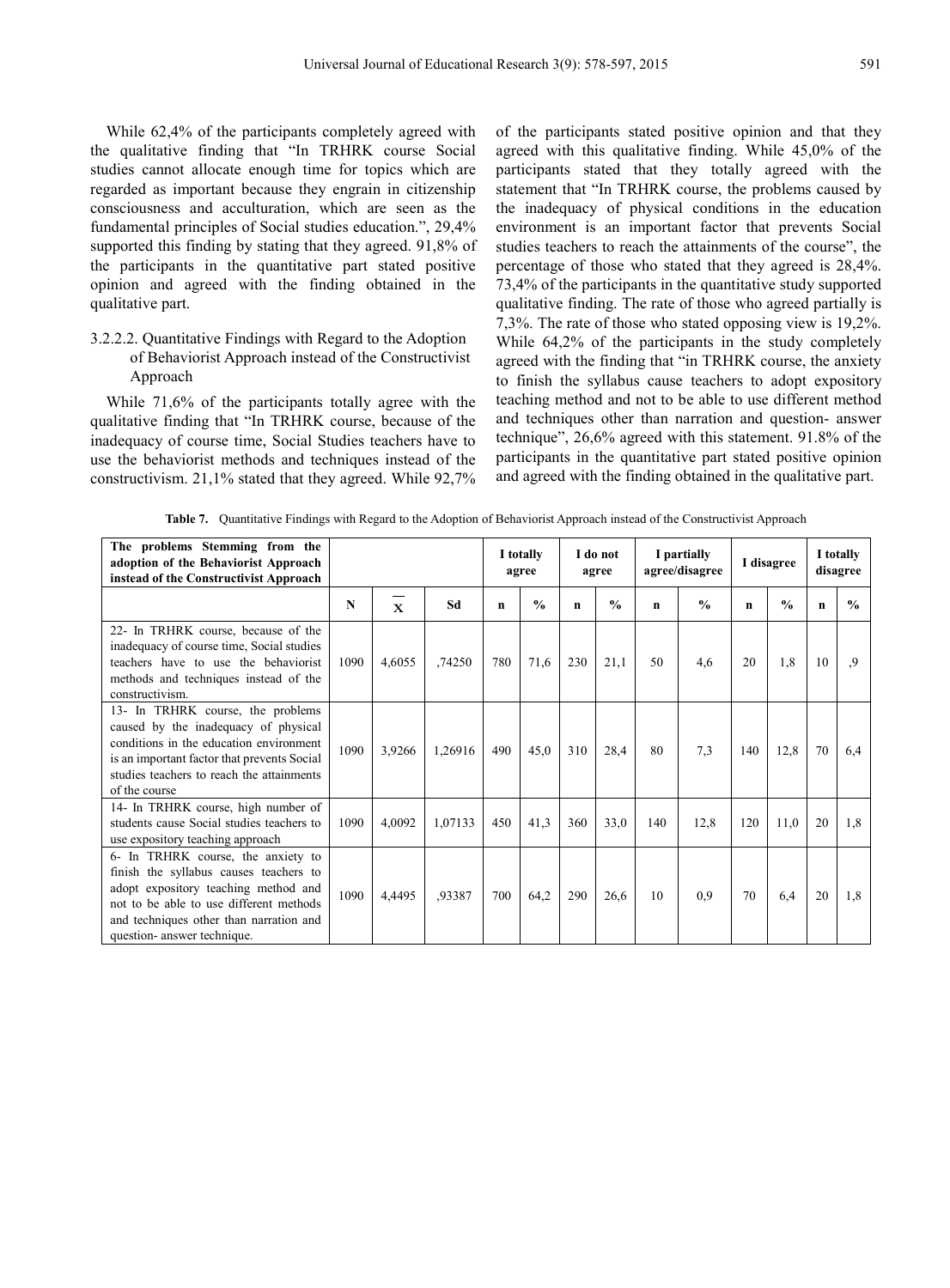| The problems caused by perception and<br>attitude towards the course and other<br>factors                                                                                                                                                                          |      |              |           | I totally<br>agree |               | I do not<br>agree |               | I partially<br>agree/<br>disagree |                    | I disagree  |               | I totally<br>disagree |               |
|--------------------------------------------------------------------------------------------------------------------------------------------------------------------------------------------------------------------------------------------------------------------|------|--------------|-----------|--------------------|---------------|-------------------|---------------|-----------------------------------|--------------------|-------------|---------------|-----------------------|---------------|
|                                                                                                                                                                                                                                                                    | n    | $\mathbf{x}$ | <b>Ss</b> | n                  | $\frac{0}{0}$ | n                 | $\frac{0}{n}$ | $\mathbf n$                       | $\frac{0}{\alpha}$ | $\mathbf n$ | $\frac{0}{0}$ | n                     | $\frac{0}{n}$ |
| 21- Difference between historical topics<br>told at home and taught at school leads to<br>informational convergence<br>and trust<br>problem for the students.                                                                                                      | 1090 | 4,0275       | 1,04498   | 460                | 42,2          | 350               | 32,1          | 130                               | 11,9               | 150         | 13,8          | $\Omega$              | 0             |
| 20- The claim that because of ideological<br>reasons there are differences between the<br>versions of the historical events talked<br>about at home or immediate environment<br>and those taught at school is one of the<br>problems social studies teachers face. | 1090 | 4,1193       | 1,04732   | 520                | 47,7          | 320               | 29,4          | 120                               | 11,0               | 120         | 11.0          | 10                    | 9.            |
| 18- In TRHRK course, the inadequacy of<br>materials and hardware (or software) in<br>instructional<br>technologies<br>and other<br>materials is one of the problems faced.                                                                                         | 1090 | 4,0183       | 1,05828   | 420                | 38.5          | 450               | 41,3          | 60                                | 5.5                | 140         | 12,8          | 20                    | 1.8           |
| 17- The fact that in TRHRK course, Social<br>studies class (Branch Class) cannot be<br>formed as a single class negatively affects<br>acquisition of attainments and students'<br>success.                                                                         | 1090 | 3,7982       | 1,30535   | 440                | 40,4          | 290               | 26,6          | 160                               | 14,7               | 100         | 9.2           | 100                   | 9,2           |
| 15- Variance in students' socio-economic<br>conditions prevents study trips and<br>in-school activities for TRHRK course.                                                                                                                                          | 1090 | 3,7615       | 1,32018   | 420                | 38.5          | 330               | 30,3          | 90                                | 8.3                | 160         | 14.7          | 90                    | 8.3           |

**Table 8.** Quantitative Findings with regard to perception and attitude towards the course and other factors

# 3.2.2.3. Quantitative Findings with Regard to Perception and Attitude towards the Course and Other Factors

Quantitative Findings with regard to perception and attitude towards the course and other factors are presented in Table 8

42,2 % of the participants in the study stated that they totally agreed with the statement that "the difference between historical subjects told at home and taught at school leads to informational convergence and trust problem for the students", 32,1% stated that they agreed with it. The percentage of those who stated opposing view is 13,8%. It was concluded qualitative finding that there is a difference between the versions of the historical topics talked about at home or in immediate environment and those at school causes informational convergence and trust problem in students was highly supported by the participants in the quantitative part ( $x = 4.0275$ ).

While 47.7% of the participants in the study totally agree with the qualitative finding that because of ideological reasons there are differences between the versions of the historical events talked about at home or immediate environment and those taught at school is one of the problems social studies teachers face, 29,4% stated that they agree. While 38,5% of the participants totally agree with the qualitative finding that "in TRHRK course, the inadequacy of materials and hardware (or software) in instructional technologies and other materials is one of the problems faced", 41,3% stated that they agreed. 79,8% of the participants stated positive opinion and agreed with this qualitative finding. The percentage of those who agreed

partially is 5,5%. The percentage of those who stated opposing view is 14,6%. 38,5% of the participants in the study totally agreed with the qualitative finding that variance in students' socio-economic conditions prevents study trips and in-school activities for TRHRK course, 30,3% stated that they agreed. 68,8% of the participants who took part in the quantitative study stated positive opinion and agreed with the qualitative finding. The percentage of those who partially agree is 8,3%. The percentage of those who stated opposing view is 23,0%.

# **4. Discussion and Conclusions**

The study in line with the views of the participants was constructed under the following three themes: problems stemming from the inadequacy of the course time and intensity of the syllabus, the problems caused by the adoption of the Behaviorist approach instead of constructivism, and the problems caused by the perception and attitude towards the course and other factors. Under the light of the quantitative data collected via quantitative data collection tool developed based on qualitative data, it was concluded that qualitative data can be generalized.

It was stated by all the participants who participated the qualitative part of the study that it was impossible to finish the content (attainments, activities) in the syllabus of TRHRK course within the time allocated for the course. The finding obtained as a result of qualitative study was supported by all of the social studies teachers who took part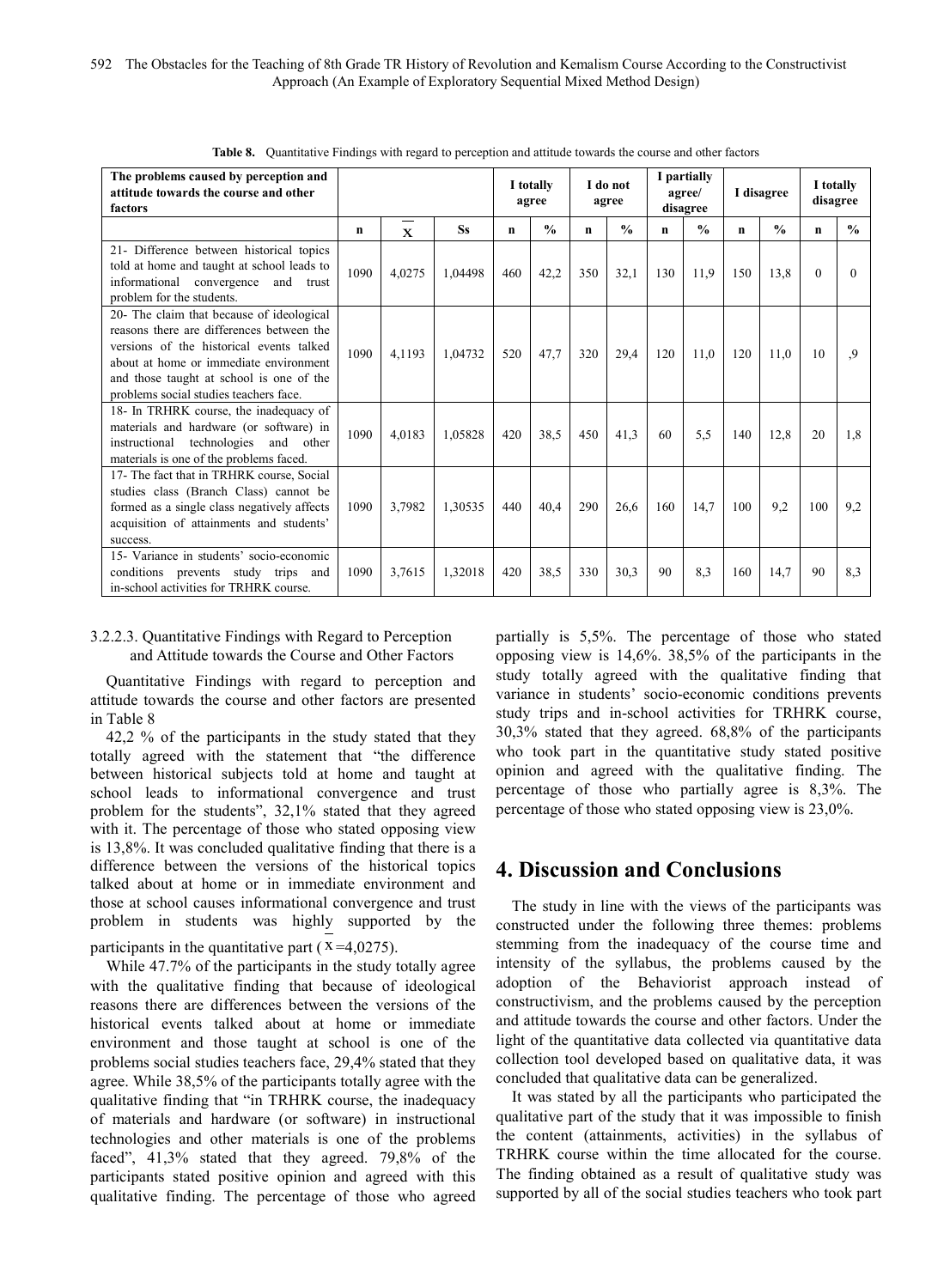in the quantitative part of the study, which revealed that this situation is a problem experienced throughout Turkey. This result is in parallel with the result of a study by Bingöl [8] that "*the view that time allocated for this course is not enough is prevalent among teachers*".

With regard to the intensity of the course syllabus, both qualitative and quantitative findings which indicate that it is not possible to cover the syllabus of the course in line with the principles of the constructivist approach within the weekly course hour allocated support each other. In a study by Karacaoğlu [51], it was stated that the biggest problem in renewed programs was time problem. In the study, the participants stated that in line with the constructivist approach number of weekly hours of the course was raised form 2 hours to 3 hours in 2008 by the Board of Education and Discipline and this continued up to 2010. However, in 2010 the unit titled as "Turkey after Ataturk: The Second World War and after" was added to the syllabus of the TRHRK course and weekly hours of the course was decreased from 3 to 2. This decrease in weekly course hour led to the problem of finishing the syllabus and this problem caused teachers to have the anxiety of finishing the syllabus.

It was stated by Delen [24] that the topics of the recent area should be added to the syllabus. After this change was made, it was determined in a study by Adalar [2] that this change was responded positively by teachers. However, when the intensity of the content and the time allocated for the course are considered in combination, P5 summarized the problem by saying, "*I cannot finish so many topics, I am not a Superman, I do not have supernatural powers*".

It was determined that all the participants in the qualitative phase stated that it was impossible to finish the syllabus of the TRHRK course by observing the principles of the constructivist approach within the course time allocated. It was concluded that this qualitative finding is supported by all of the 1090 teachers in the quantitative sample. In other words, this finding can be generalized. In the literature, Brooks and Brooks [10], Jonassen [47], Tynjala [82], stated that the content of a course is to be considered and enough time is to be allocated so that a course can be taught according to the principles of the constructivist approach. Acun [1], Wulf & Schave [86], stated that the scope and content of the syllabus and time is to be balanced very well. Even if the syllabus is designed according to constructivism, it is not possible to apply constructivism in the class if adequate time is not allocated or not very well planned [42, 45, 64, 67, 84]. In this context, decision makers should reconsider the balance between the time allocated for the course, the content, scope and intensity of the syllabus according the principles of the constructivist approach [6, 16, 32, 59, 71, 72, 80].

The social studies teachers who took part in the study stated that the inadequacy of course time caused them to have the anxiety of finishing the syllabus of TRHRK course; therefore, they covered some attainments of the course in

Media Literacy and Citizenship and Democracy Education courses. It was revealed that when the inadequacy of the course time was combined with the students' desire to prepare for transition to secondary education, Social studies teachers started to use the hours of the courses from which questions are not asked in TEOG exam. This case which means that Citizenship and Democracy Education, Media Literacy courses are not taught seems to be an important finding of the study.

It was found that the qualitative finding that imbalance between the weekly hours of TRHRK course and the intensity of the syllabus causes lessons to be taught superficially was accepted 87,2% of the participants in the quantitative part. In particular, they stated that they could not spare enough time for topics including Çanakkale Victory, Congress and the Period of National Struggle which are regarded important by the participant teachers and believed to help the development of national consciousness and historical sensitivity. P6 summarizes the case defined as follows: "*We continuously think about the topics about which questions can be asked on the exam, the things to be done. I mean we always think about transmitting knowledge*." This qualitative finding was accepted by 91.8% of the participants in the quantitative part of the study, which indicates that it can be generalized.

Teachers adopt exam-based approach to prepare their learners for TEOG exam, and they digress from the assessment-evaluation means and methods of the constructivist approach and they taught the topics superficially and attached importance to attainments by categorizing them according to the possibility of "their being asked or not in the exam". This case conflicts with the assessment principles of the constructivist stated by Holt–Reynolds [43], Jonassen [48], Semerci [73]. Constructivists, who are opposed to teacher centered lessons, argue that in general individuals' construction of information or discovering it. According to the constructivists, teachers should guide students to discover scientific theories and historical events [18, 35, 57, 65, 68, 88]. However, qualitative and quantitative findings indicating that in TRHRK course teachers could not give enough voice to the students and taught teacher-centered lesson support each other.

In their studies, Bingöl [8], Gömcü [39] and Gülnahar [40] determined that narration is the most commonly used method in TRHRK course. The finding obtained in the scope of the first theme that inadequate number of course hours causes anxiety of finishing the syllabus. This anxiety is the most important factor for the adoption of expository teaching. Besides, it was concluded excessive number of students, inadequacy of physical conditions, lack of separate social studies class in some schools, inadequacy of materials and instructional software and hardware were determined as other factors that prevent the application of the constructivist approach and student-centered methods and techniques. In the studies by Adalar [2],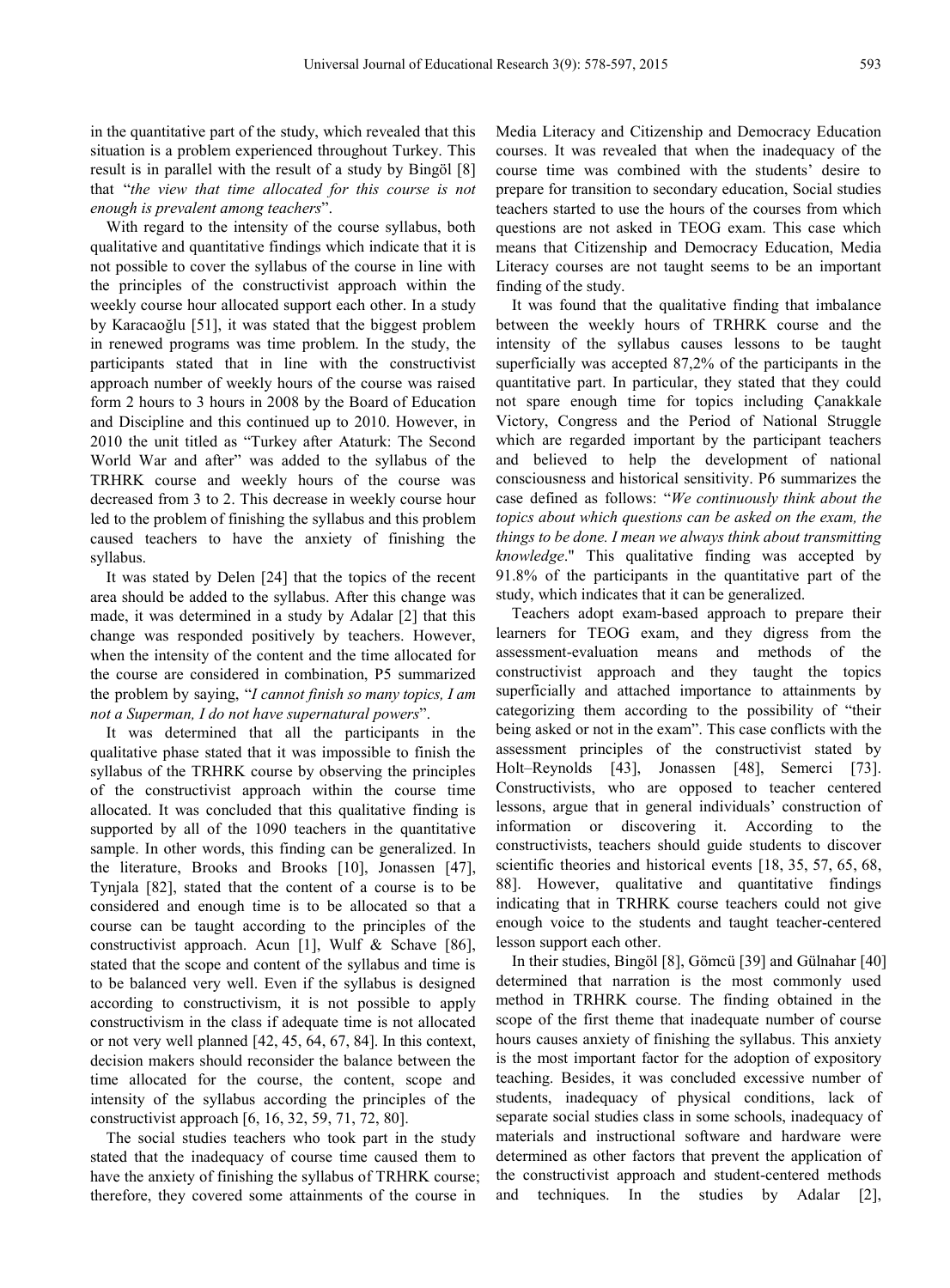Gençmehmetoğlu [38], Gömcü [39] and Yanpar-Şahin [87] similar studies were obtained. In constructivist classes, according to Gagnon and Collay [36] as learning takes place in a meaningful, unique and complex environment, unique learning activities by which students can make their own decisions, apply their own learning plan, monitor his/her own improvement and assess his/her own study. In this context [10, 13, 29, 30, 33, 34, 35, 36, 48, 54, 55, 59, 63, 71, 80, 81, 82, 85] it is important to make up the deficiencies stemming from physical conditions and environment and design constructivist classes.

In the study, it was found that besides economic and cultural problems caused by the differences between socio-economic levels of the students, bureaucratic obstacles prevent study trips or activities outside school. Especially, when socio-constructivist approach is adopted in the teaching of topics in history, experiencing in in the teaching of history and social studies indicated by Maxim [57] and Parker [65], building connection with real life indicated by Çınar, Teyfur and Teyfur [23], Postletwaite [70], Sunal & Has [76], Maxim [57], Mercer [59], Tobias, & Duffy [80] and organizing study trips with a researching and inquiring approach based on proofs are important. In this context, lack of study trips and activities outside school seems to be one of the important obstacles for the application of the constructivist approach.

Because of ideological differences participants, sometimes there are differences between versions of the historical topics told at home or in close environment and at school, which leads to information convergence and trust problem for the students. The fact that this qualitative finding was supported by 77% of the teachers in the quantitative phase indicates that this is an important problem faced in TRHRK course. Especially, when differences in knowledge and perception of history, history education and historical topics because of ideological, cultural and social are considered, there is a need for objective history teaching [27, 50, 53, 57, 65, 78, 90]. In this context, it is considered that it will be beneficial to research this problem with an objective point of view. Stradling [75], who reported that similar problems are seen in Europe as well, stated that there are a number of TV programs on the media and internet which have commercial and political concerns and students fail to assess the accuracy of information presented in such programs and this is an educational problem. As a result, even if the syllabus is designed according to constructivist approach, traditional, teacher-centered, based on information and memorization, and exam focused education, which is away from the principles of the constructivism continues because of the obstacles mentioned above.

In this study, the biggest obstacle for the teaching of TRHRK course according to the constructivist approach was the inadequacy of weekly hour allocated for the course. When the scope of the content and changes in the syllabus are considered, this issue is too important to disregard. In

line with this, it is suggest that the relation between content and time be reconsidered by decision makers. However, teachers regard the problems related to the system. In this context, the current situation can also be understood as a justification and /or defense mechanism of the teachers for their attitudes. Besides, the categories that emerged in the study suggest that it is necessary to examine teachers' self-efficacies in terms of the application of constructivism. Finally, the claim that there is difference between the versions of historical event told at home and at school and the confusion that this situation causes in the minds of the learners and brings the content of current history syllabus up for discussion and make us question why the version of history told at home is different from official history.

# **Note**

This study was produced from Master Thesis written by Yavuz KARADEMİR under the supervision of Asst. Prof. Dr. Selçuk Beşir DEMİR.

# **REFERENCES**

- [1] Acun, R. (2011). Curriculum development in history using systems approach. *Educational Sciences: Theory & Practice, 11*(2) 823-838.
- [2] Adalar, H. (2010). Sosyal Bilgiler Öğretmenlerinin 8. Sınıf T.C İnkılap Tarihi ve Atatürkçülük Dersi Yeni Öğretim Programına İlişkin Görüşlerinin Değerlendirilmesi. *Gaziosmanpaşa Üniversitesi, Sosyal Bilimler Enstitüsü, İlköğretim Anabilim Dalı, Sosyal Bilimler Bilim Dalı,Yüksek Lisans Tezi.*
- [3] Alexander, R. (2003). *Culture and pedagogy: International comparisons in primary education*. United Kingdom: Blackwell Publishing.
- [4] Balcı, A. (1995). *Sosyal bilimlerde araştırma*. Ankara: Ankara Üniversitesi Eğitim Bilimleri Fakültesi Yayınları.
- [5] Bartholomew, D. J., Knott, M., & Moustaki, I, (2011) *Latent variable models and factor analysis: A unified* approach. West Sussex: Wiley.
- [6] Beal, C. M., & Bolick, C. M. (2013). *Teaching social studies in middle and secondary schools.* New Jersey: Pearson.
- [7] Bevevino, M. M., Dengel, J., & Adams, K. (1999). Constructivist theory in the classroom. *Clearing Hause,* 72, 275–279
- [8] Bingöl, M. (2009). İlköğretim İkinci Kademe 8. Sınıfta Okutulan Türkiye Cumhuriyeti İnkılap Tarihi ve Atatürkçülük Dersinin Öğretimi, Karşılaşılan Sorunlar ve Çözüm Önerileri(Ağrı İli Örneği). *Selçuk Üniversitesi, Sosyal Bilimler Enstitüsü, İlköğretim Anabilim Dalı, Sosyal Bilgiler Öğretmenliği Bilim Dalı, Yüksek Lisans Tezi*
- [9] Bodner, G.M. (1986). Constructivism: A theory of knowledge. *Journal of Chemical Education*, *63*, 873-878.
- [10] Brooks, G., & Brooks M. G. (1993). *In search of*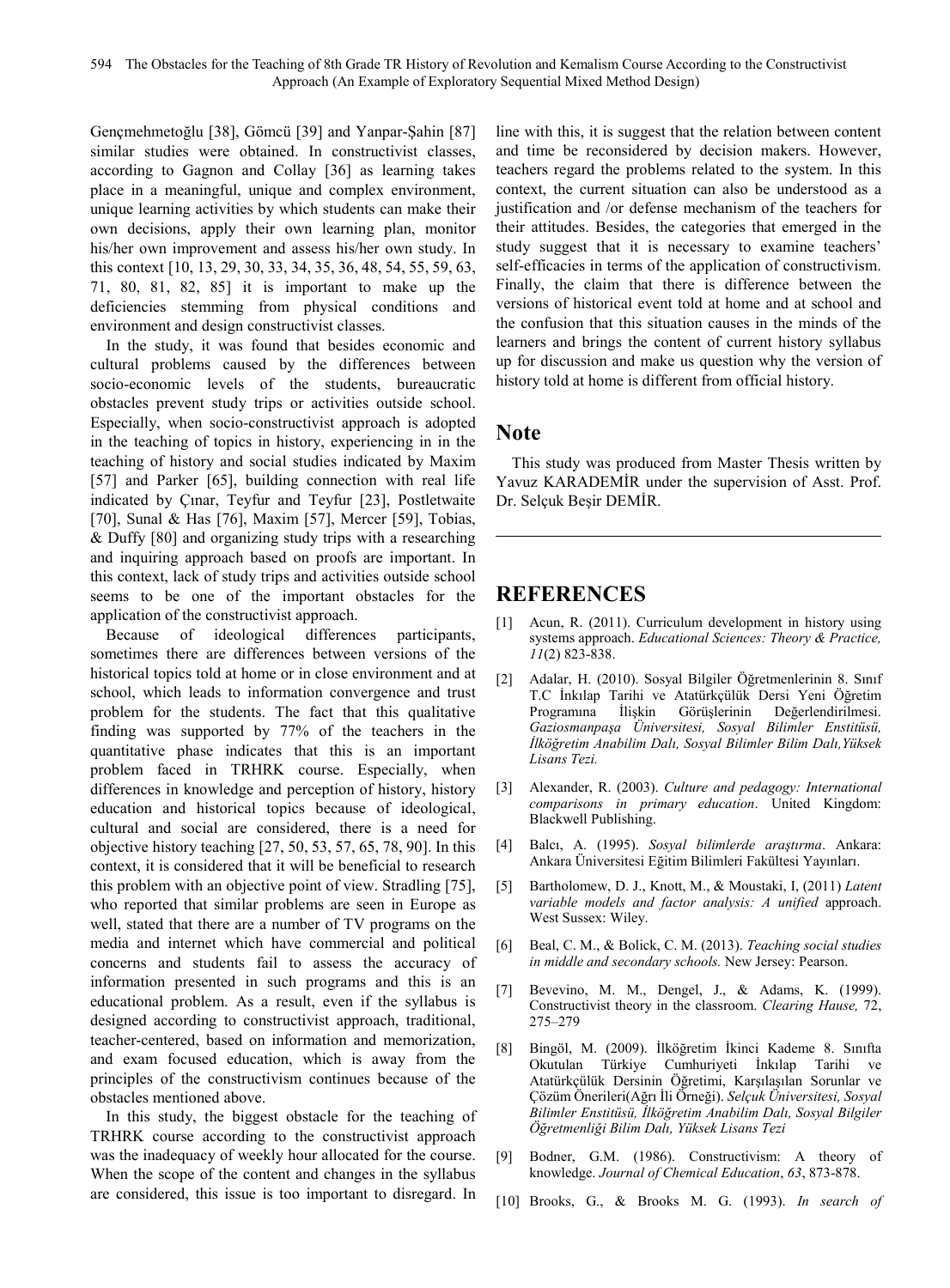*understanding: the case for constructivist classrooms.* Alexsandria: The Association for the Supervision and Curriculum Development.

- [11] Brown, T. A. (2006). *Confirmatory factor analysis for applied research.* New York: Guilford Pres.
- [12] Brownlow, C. (2004). *SPSS explained.* London: Routledge.
- [13] Bukova-Güzel, E. (2007). The effect of a constructivist learning environment on the limit concept among mathematics student teachers. *Educational Sciences: Theory & Practice, 7*(3), 1155-1198.
- [14] Bulling, D. (2005). *Development of an instrument to gauge preparedness of clergy for disaster response work: A mixed methods study*. Unpublished manuscript, University of Nebraska–Lincoln.
- [15] Camkıran, T. M. (2011). 1981 ve 2006 Türkiye Cumhuriyeti İnkılap Tarihi ve Atatürkçülük 8.Sınıf Programlarına Göre Hazırlanmış Ders Kitaplarının İçerik ve Kullanılabilirlik Açılarından Karşılaştırılması. *Marmara Üniversitesi, Eğitim Bilimleri Enstitüsü, Sosyal Bilimler Anabilim Dalı, Yüksek Lisans Tezi.*
- [16] Chen, C. (2003). A constructivist approach to teaching: implications in teaching computer networking. *Information Technology, Learning and Performance journal, 21(*2).
- [17] Child, D. (2006). *The essentials of factor analysis.* London: Continuum International Publishing Group.
- [18] Cooper, H., & Dilek, D. (2007). A comparative study on primary pupils' historical questioning processes in Turkey and England: Empathic, critical and creative thinking. *Educational Sciences: Theory & Practice, 7*(2), 684-726.
- [19] Copley, J. (1992). The integration of teacher education and technology: A Constructivist model. In D. Carey, R. Carey, D. Willis & S. Willis ( Eds),*Tecbnology and teacher education* (p. 681). Charlottesville VA: AACE.
- [20] Creswell, J. W. (2013). *Araştırma deseni* (Çev Edt: Demir, S. B.). Ankara: Eğiten Kitap.
- [21] Creswell, J. W., & Pablo-Clark V. (2014). *Karma yöntem araştırmaları* (Çev Edt: Dede, Y. ve Demir, S. B.). Ankara: Anı
- [22] Creswell, J., & Miller, D. (2000) 'Determining Validity in Qualitative Inquiry', Theory Into Practice, 39(3): 124–130.
- [23] Çınar, O., Teyfur, E., & Teyfur, M. (2006). İlköğretim okulu öğretmen ve yöneticilerinin yapılandırmacı eğitim yaklaşımı ve programı hakkındaki görüşleri*. İnönü Üniversitesi Eğitim Fakültesi Dergisi, 7*(11), 47-64.
- [24] Delen, S. (2007). İlköğretim ve Ortaöğretimde Öğretmen Görüşlerine Göre Türkiye Cumhuriyeti İnkılap Tarihi ve Atatürkçülük Dersi'nin Öğretinde Karşılaşılan Sorunlar ve Çözüm Önerileri. *Gazi Üniversitesi, Eğitim Bilimleri Enstitüsü, Ortaöğretim Sosyal Alanlar Eğitimi Anabilim Dalı, Yüksek Lisans Tezi.*
- [25] Demirel, Ö. (2005). *Eğitimde program geliştirme: Kuramdan uygulamaya (8. Baskı.).* Ankara: PegeamA
- [26] Dilek, D. (1999). History in the Turkish elementary school: Perceptions and pedagogy. Unpublished doctorate dissertation, The University of Warwick, Coventry.
- [27] Dinc, E. (2001). The influence of politics on history teaching. Unpublished master's thesis, The University of Leicester, Leicester.
- [28] Dinç, E. (2011). A comparative investigation of the previous and new secondary history curriculum: The ıssues of the definition of the aims and objectives and the selection of curriculum content. *Educational Sciences: Theory & Practice, 12*(1), 271-299.
- [29] Eggen, P., & Kauchak, D. (2001). *Educational Psychology: windows on classrooms.* Upper Saddle River, NJ.: Prentice Hall.
- [30] Ernst, P. (1995). The one and the many. In L. Steffe & J. Gale (Eds.). *Constructivism in education* (pp. 459-486). New Jersey: Lawrence Erlbaum Associates.
- [31] Fabrigar, L. R. & Wegener. D. T. (2011). *Exploratory factor analysis.* Oxford: Oxford University Pres.
- [32] Fensham, P. J., Gunstone, R. F., & White, R. T. (1994). *Science content and constructivist views of learning and teaching.* In P. J. Fensham, R. F. Gunstone & R. T. White (Eds.), *The content of science (pp. 1-8)*. London: The Falmer Press
- [33] Fox, R. (2001). Constructivism examined. *Oxford Review of Education*. *27*, 33-39.
- [34] Gabler, I. C., & Schroeder, M. (2003). *Constructivist methods for the secondary classroom: Engaged minds.* New Jersey: Pearson.
- [35] Gagnon G. W., & Collay, M, (2005). *Constructivist learning design.* Thousand Oaks, CA: Sage.
- [36] Gagnon, G. W. & Colloy, M. (2001). *Designing for learning: Six elements in constructivist classrooms.* Thousand Oaks, CA: Corwin Press.
- [37] Gencer, H. (2007). İlköğretim TC İnkılap Tarihi ve Atatürkçülük Dersinde Amaç Gerçekleştirme Başarısına İlişkin Öğretmen Görüşlerinin Değerlendirilmesi(Diyarbakır Örneği). *Dicle Üniversitesi, Sosyal Bilimler Enstitüsü, Eğitim Bilimleri Eğitimi Anabilim Dalı, Eğitim Programları ve Öğretimi Bilim Dalı, Yüksek Lisans Tezi*.
- [38] Gençmehmetoğlu, R. (2009). *VIII. Sınıf Türkiye Cumhuriyeti İnkılap Tarihi ve Atatürkçülük Dersinde Yer Alan Olgu, Kavram ve Genellemelerin Öğretimi ve Önemi.* Erzurum: Atatürk Üniversitesi, Sosyal Bilimler Enstitüsü, İlköğretim Anabilim Dalı, Yüksek Lisans Tezi.
- [39] Gömcü, B. (2006). *İlköğretim 8. Sınıf T.C İnkılap Tarihi ve Atatürkçülük Dersi'nin Kurtuluş Savaşı Dönemi Ünitesinin İşlenişinde Karşılaşılan Problemlere İlişkin Öğretmen ve Öğrenci Görüşleri.* Ankara: Gazi Üniversitesi, Eğitim Bilimleri Enstitüsü, Sosyal Bilgler Eğitimi Anabilim Dalı, Yüksek Lisans Tezi.
- [40] Gülnahar, F. (2012). *Sosyal Bilgiler Öğretmen Adaylarının Lisans Eğitimlerinde Gördükleri Atatürk İlkeleri ve İnkılap Tarihi Dersine Yönelik Tutumların Değerlendirilmesi (Erzincan Üniverisitesi Örneği).* Erzincan: Erzincan Üniversitesi, Sosyal Bilimler Enstitüsü, Sosyal Bilgiler Eğitimi Anabilim Dalı, Yüksek Lisans Tezi.
- [41] Harnett, P. (2000). Primary in the primary school; re-shaping our pasts. The influence of primary school teachers'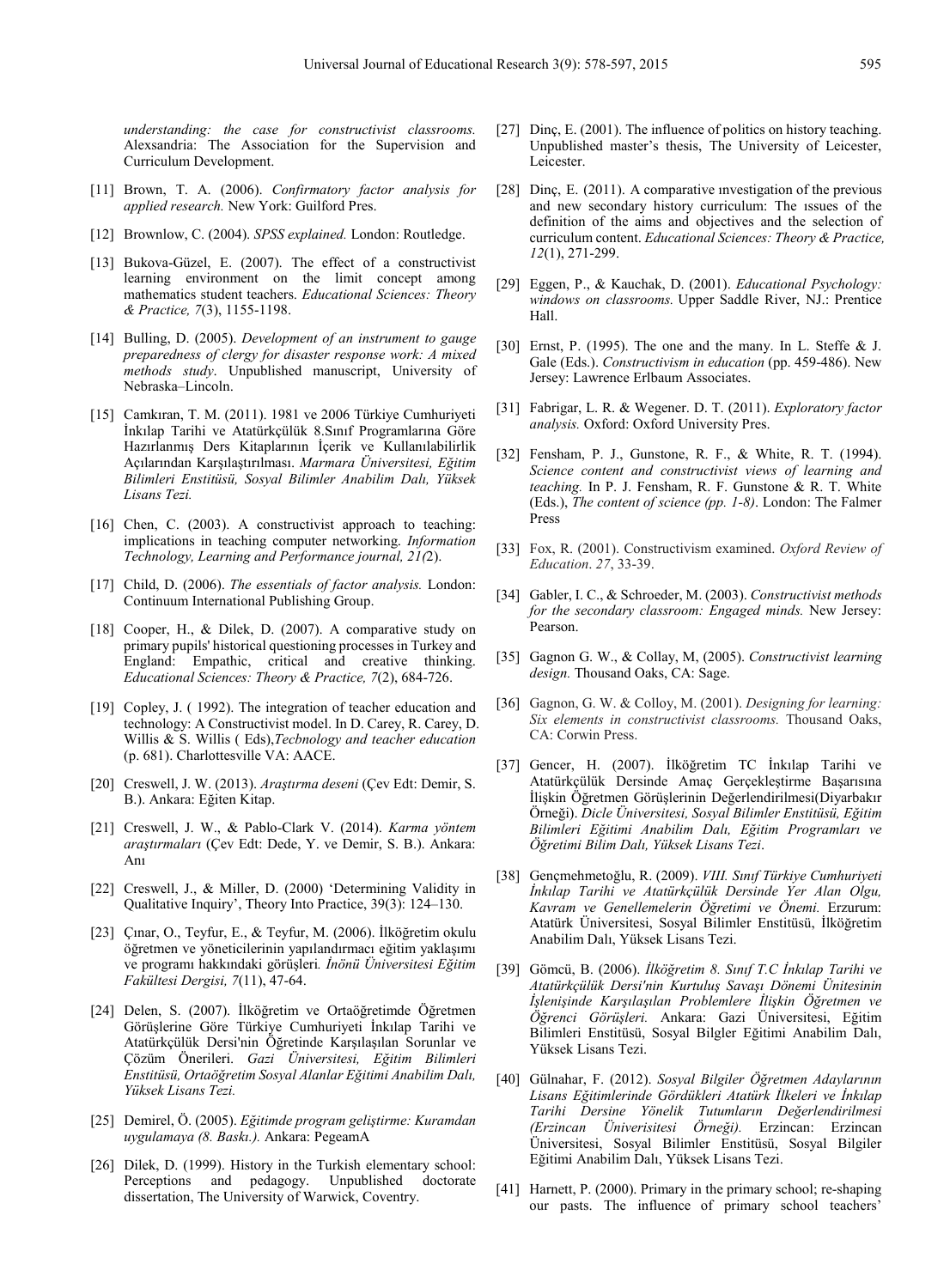knowledge and understanding of history on curriculum planning and implementation. *International Journal of Historical Learning, Teaching and Research*, *1*(1), 14-18.

- [42] Hesapçıoğlu, M. (2008). *Öğretim ilke ve yöntemleri: Eğitim programları ve öğretim*. Ankara: Nobel.
- [43] Holt-Reynolds, D. (2000). What does the teacher do? Constructivist pedagogies and prospective teachers' beliefs about the role of a teacher. *Teaching and Teacher Education*, *16*, 21-32.
- [44] Hutcheson, G. D. & Sofroniou, N. (1999). *The Multivariate social scientist: introductory statistics using generalized linear models.* Thousand Oaks, CA: Sage.
- [45] Ingersoll, R. M. (2007). Short on power long on responsibility. *Educational Leadership*, *65*(1), 20-25.
- [46] Jadallah, E. (2000) Constructivist learning experience for social studies education. *The Social Studies, 9*, 221–225.
- [47] Jonassen, D. H. (1990). Thinking technology: Toward a constructivist view of instructional design. *Educational Technology, 30*(9), 32–34.
- [48] Jonassen, D. H. (1992). Evaluating constructivist learning. In T. M. Duffy & D.H. Jonassen (Eds.), (pp.137–147). London: Lawrence Erlbaum.
- [49] Jonassen, D., H. (1991). Evaluating constructivistic learning. *Educational Technology*, 31, 28-33.
- [50] Kabapınar, Y. (1992). Bir ideolojik mücadele alanı olarak tarih ders kitapları. Tarih ve Toplum, 107, 284-287.
- [51] Karacaoğlu, Ö. C., & Acar, E. (2010). Yenilenen programların uygulanmasında öğretmenlerin karşılaştıkları sorunlar. *yüzüncü Yıl Üniversitesi, Eğitim Fakültesi Dergisi, 7*(1), 45-58.
- [52] Karadağ, E. (2007). Development of teachers' sufficiency scale in relation to constructivist learning: Reliability and validity analysis. *Educational Sciences: Theory & Practice, 7*(1), 152-175.
- [53] Kaya, H., Kahyaoğlu, D., Çetiner, A., Öztürk, M., & Eren, N. (2001). National report of Turkey. In Improvement of Balkan history textbooks project report (pp. 155-184). İstanbul: The Economic and Social History Foundation of Turkey.
- [54] Kim, H. B., Fisher, L. D., & Fraser, J. B. (1999). Assessment and investigation of constructivist science learning environment in Korea. *Research in Science and Technological Education*, *17*(2), 239-24.
- [55] Marlowe. B. A. & Page, M. L. (2005). *Creating and sustaining the constructivist classroom.* Thousand Oaks, CA: Sage
- [56] Marshall, C., & Rossman, G. B. (2011). *Designing qualitative research (*4th ed.). Thousand Oaks, CA: Sage.
- [57] Maxim, G. W. (2013). *Dynamic social studies for constructivist classrooms: Inspiring tomorrow's social scientist*. New Jersey: Pearson.
- [58] MEB. (2007). *Tarih Dersi Öğretimi Programı (9. Sınıf).* Ankara: MEB Talim ve Terbiye Kurulu Başkanlığı.
- [59] Mercer, N. (1995). The *guided construction of knowledge.* Clevedon, U.K.: Multilingual Matters
- [60] Miles, M. B., & Huberman, A. M. (1994). *Qualitative data analysis: An expanded sourcebook* (2nd ed.). Thousand Oaks, CA: Sage.
- [61] Morse, J. M. (2003). Principles of mixed methods and multimethod research design. In A. Tashakkori & C. Teddlie (Eds.), *Handbook of mixed methods in social & behavioral research* (pp. 189–208). Thousand Oaks, CA: Sage.
- [62] Myers, K. K., & Oetzel, J. G. (2003). Exploring the dimensions of organizational assimilation: Creating and validating a measure. *Communication Quarterly*, *51*(4), 438–457.
- [63] Naylor, S. (1999). Constructivism in classroom: Theory into practice. *Science Teacher Education*, *10*(2), 93 106.
- [64] Öztürk, İ. H. (2012). Teacher's role and autonomy in ınstructional planning: The case of secondary school history teachers with regard to the preparation and ımplementation of annual ınstructional plans. *Educational Sciences: Theory & Practice, 11*(4), 2135-2153.
- [65] Parker, C. W. (2012) *Social studies in elementary education.* New Jersey: Pearson.
- [66] Patton, Q. M. (2014) *Nitel araştırma ve değerlendirme yöntemleri* (Çev Edt: Bütün, M. ve Demir, S. B). Ankara: PegemA
- [67] Pearson, L. C., & Moomaw, W. (2005). The Relationship between teacher autonomy and stress, work satisfaction, empowerment, and professionalism. *Educational Research Quarterly*, *29*(1), 37-53.
- [68] Perkins, D. (1999). The many faces of constructivism. *Educational Leadership*, 57(3), 6–11.
- [69] Pett, M. A., Lackey, N. R., & Sullivan, J. J. (2003). *Making sense of factor analysis: The use of factor analysis for instrument development in health care research.* Thousand Oaks, CA: Sage.
- [70] Postlethwaite, K. (1993). *Differentiated science teaching*. Philadelphia: Open University Press.
- [71] Richardson, V. (1997). *Constructivist teacher education: building a world of new understandings.* New York: Routledge.
- [72] Schunk, D. H. (2004). *Learning theories: An educational perspective.* New Jersey: Prentice Hall Inc.
- [73] Semerci, Ç. (2001). Measurement and evaluation according to constructivist theory. *Educational Sciences: Theory & Practice, 1*(2), 429-440.
- [74] Sherman, J.S. (2000). *Science and science teaching*. Boston: Houghton Mifflin.
- [75] Stradling, R. (2003). *20. Yüzyıl Avrupa tarihi nasıl öğretilmeli*. İstanbul: Tarih Vakfı.
- [76] Sunal, C. S., & Has. M. E. (2011) *Social studies for the elementary and middle grades: A constructivist approach.* New Jersey: Pearson.
- [77] Talim Terbiye Kurulu Başkanlığı. (2006). *Türkiye*